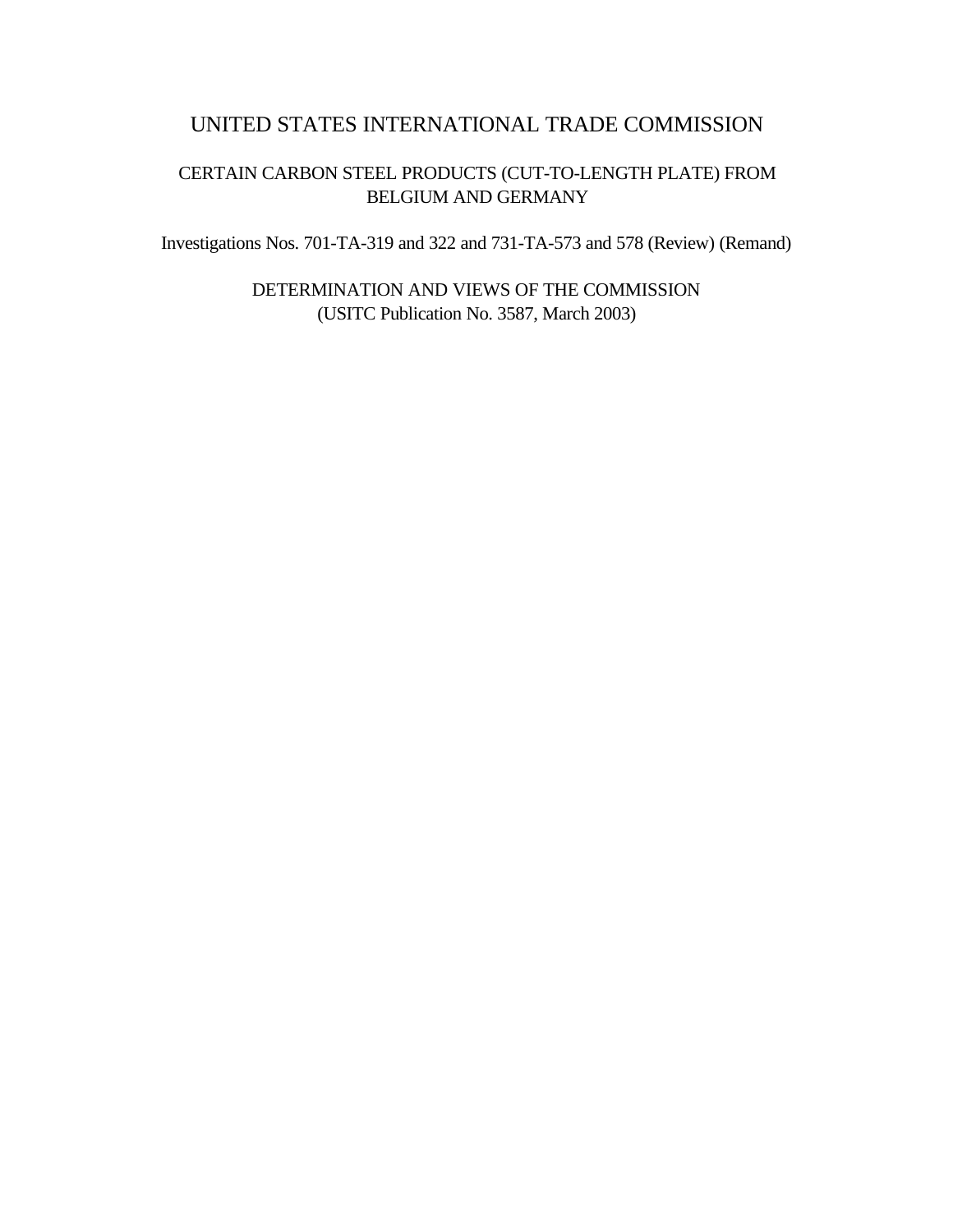# **VIEWS OF THE COMMISSION**

# **I. Introduction**

These Views respond to the second order of remand by the United States Court of International Trade  $(CIT)$ <sup>1</sup>

The decision of the CIT remanding these reviews to the Commission stated that the Commission had adequately explained all the issues on which the determinations were remanded.<sup>2</sup> However, because the United States Court of Appeals for the Federal Circuit ruled that floor plate is not within the scope of the 1993 antidumping and countervailing duty orders that form the basis of these reviews, contrary to the Department of Commerce's finding,<sup>3</sup> the CIT again remanded the determinations so that the Commission could review the pertinent data without consideration of floor plate. The CIT instructed the Commission on this second remand to "(1) reconsider whether Belgian

<sup>3</sup> Duferco Steel, Inc. v. United States, Court No. 01-1443 (Fed. Cir. July12, 2002).

<sup>&</sup>lt;sup>1</sup> The Commission's initial Views in these reviews, as well as its first Remand Views, are hereby adopted as further elaborated herein. *See* Certain Carbon Steel Products From Australia, Belgium, Brazil, Canada, Finland, France, Germany, Japan, Korea, Mexico, The Netherlands, Poland, Romania, Spain, Sweden, Taiwan, and The United Kingdom, Inv. Nos. AA1921-197 (Review), 701-TA-231, 319-320, 322, 325-328, 340, 342, and 348-350 (Review), and 731-TA-573-576, 578, 582-587, 604, 607-608, 612, and 614-618 (Review), USITC Pub. 3364 (Nov. 2000); Certain Carbon Steel Products From Australia, Belgium, Brazil, Canada, Finland, France, Germany, Japan, Korea, Mexico, The Netherlands, Poland, Romania, Spain, Sweden, Taiwan, and The United Kingdom, Inv. Nos. AA1921-197 (Remand), 701-TA-231, 319-320, 322, 325-328, 340, 342, and 348-350 (Remand), and 731-TA-573-576, 578, 582-587, 604, 607-608, 612, and 614-618 (Remand), USITC Pub. 3526 (July 2002).

<sup>&</sup>lt;sup>2</sup> Usinor Industeel, S.A. v. United States, Consol. Ct. No. 01-00006, Slip Op. 02-152 at 23 (Dec. 20, 2002).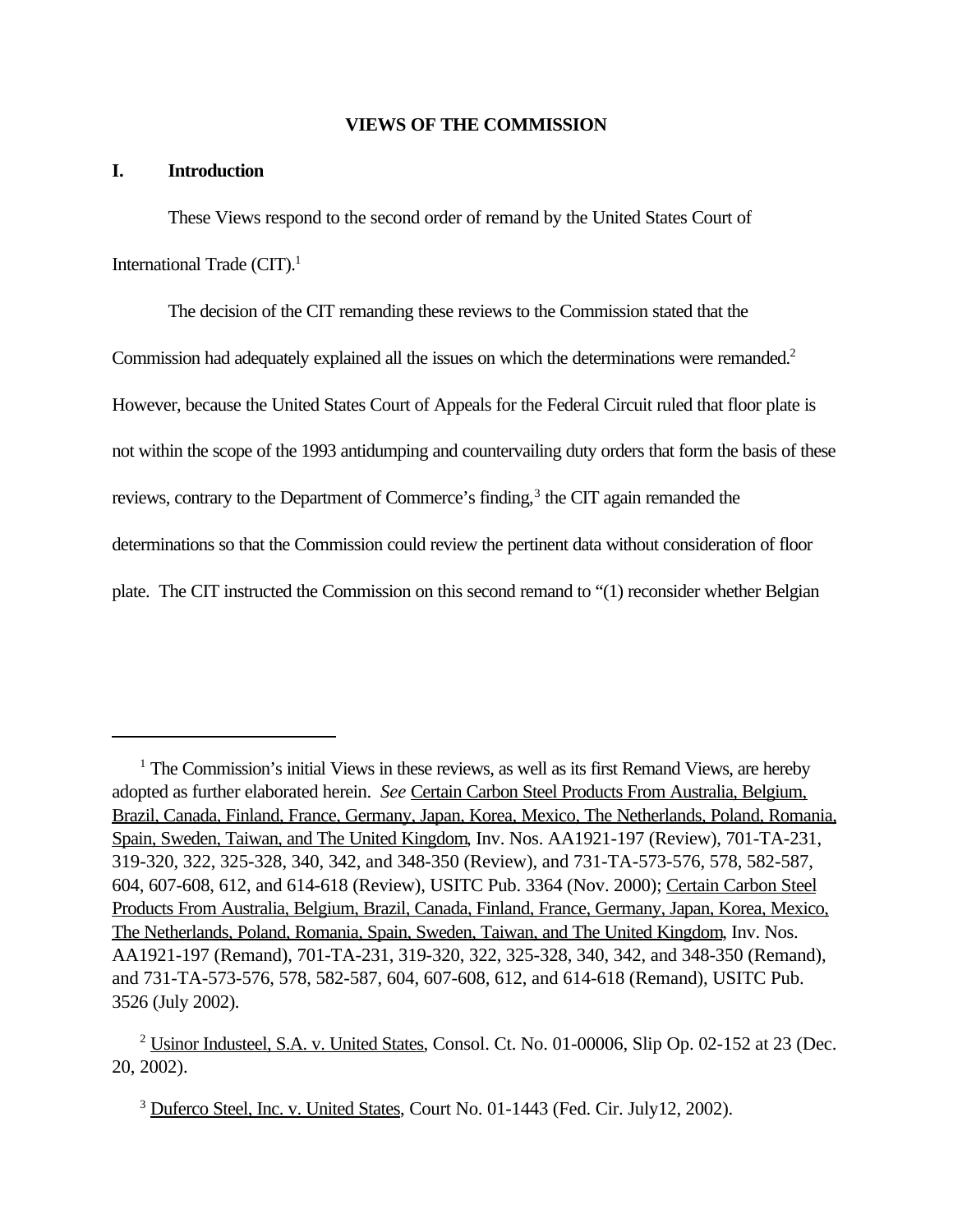imports should be cumulated with other subject imports; and (2) explain the impact of Duferco [Steel, Inc. v. United States] on its cumulated analysis."<sup>4</sup>

Following receipt of the CIT decision, the Commission reopened the administrative record, requested specific data from the Belgian producers pertaining to cut-to-length carbon steel plate exclusive of floor plate, and permitted the parties to comment on the data. Accordingly, in this second remand the Commission considers, with floor plate removed from subject imports, whether we should exercise our discretion to cumulate the likely volume and effect of subject imports from Belgium with other subject imports, whether imports from 11 subject countries should again be cumulated, and whether subject imports are likely to lead to continuation or recurrence of material injury within a reasonably foreseeable time.<sup>5</sup>

<sup>4</sup> Slip Op. 02-152 at 24.

<sup>&</sup>lt;sup>5</sup> The Commission initially cumulated the likely volume and effect of subject imports from all countries except Canada because of the significant differences in conditions of competition pertaining to the Canadian product. *See* USITC Pub. 3364 at 22-23; USITC Pub. 3526 at 15.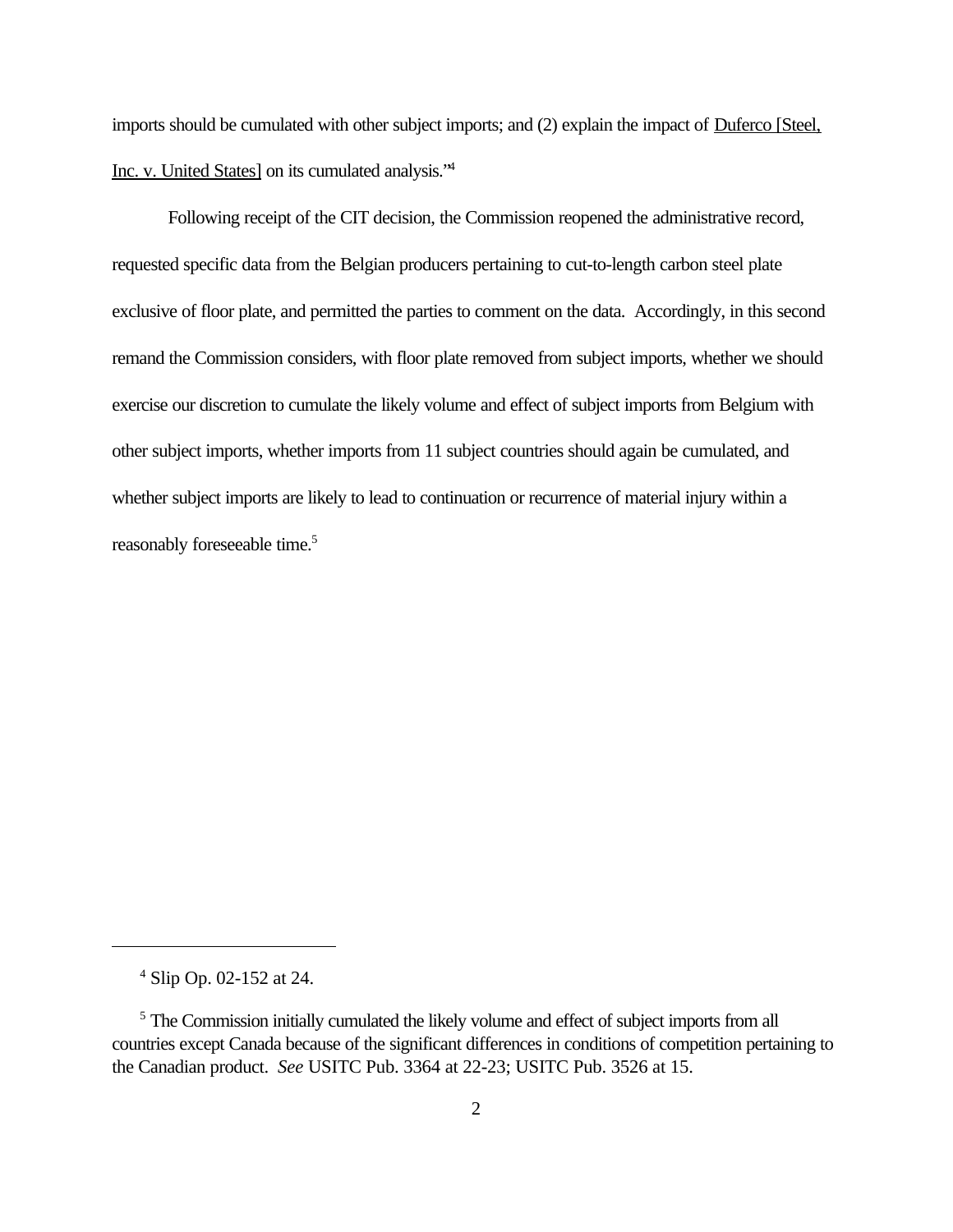We have treated U.S. imports of floor plate as non-subject imports.<sup>6</sup> Accordingly, there were no U.S. imports of the subject merchandise from Belgium during the period of review.<sup>7</sup> However, as explained below, the exclusion of floor plate from the scope does not change the overall body of data significantly, as floor plate accounted for a very small share of overall Belgian plate production and shipments, and of subject imports of cut-to-length plate generally, during both the period examined in the original investigations and the current period of review. We therefore again cumulate subject imports from 11 countries, including Belgium, and reach an affirmative determination in these reviews.

<sup>7</sup> *See* Second Remand CR/PR at Table II-2. We note that we did not rely solely on the level of imports from any subject country during the period of review in making our determinations in the initial reviews or on remand. While Belgium may have been one of the largest sources of cut-to-length carbon steel plate among the cumulated countries during the review period before floor plate was removed from the data, *see* Confidential Report for the review investigations (CR)/Public Report for the review investigations (PR) at Table PLATE-IV-1, its imports in 1999 represented only 1.4 percent of imports of cut-to-length carbon steel plate (including floor plate) from all sources. Indeed, in that year imports of cut-to-length carbon steel plate from each of the cumulated countries ranged from 0.0 percent of all imports (Taiwan) to 12.2 percent (Mexico). *Id*.

<sup>&</sup>lt;sup>6</sup> We include floor plate in the domestic like product, as we did in the original determinations, even though floor plate is no longer included in the scope of the investigations. *See* USITC Pub. 3364 at 5- 7. The CIT did not instruct us to revisit the definition of the like product, and nothing in the record of this remand proceeding indicates that there is a sufficiently clear dividing line between domestically produced floor plate and the continuum of other domestically produced plate to warrant not including floor plate in the domestic like product. To the contrary, floor plate is produced using the same manufacturing process as other forms of cut-to-length plate, except for the final rolling pass; it is produced in common thicknesses and without restrictive chemical or mechanical requirements; and it is used in general structural applications. *See* INV-AA-026 (Second Remand CR) at I-2 n.8 (Mar. 5, 2003), Second Remand Public Report (Second Remand PR) at I-2 n.8. It is well-established that the Commission may include articles in the domestic like product that are in addition to those described in the scope of investigation. *See, e.g.,* Hosiden Corp. v. Advanced Display Mfrs., 85 F.3d 1561 (Fed. Cir. 1996).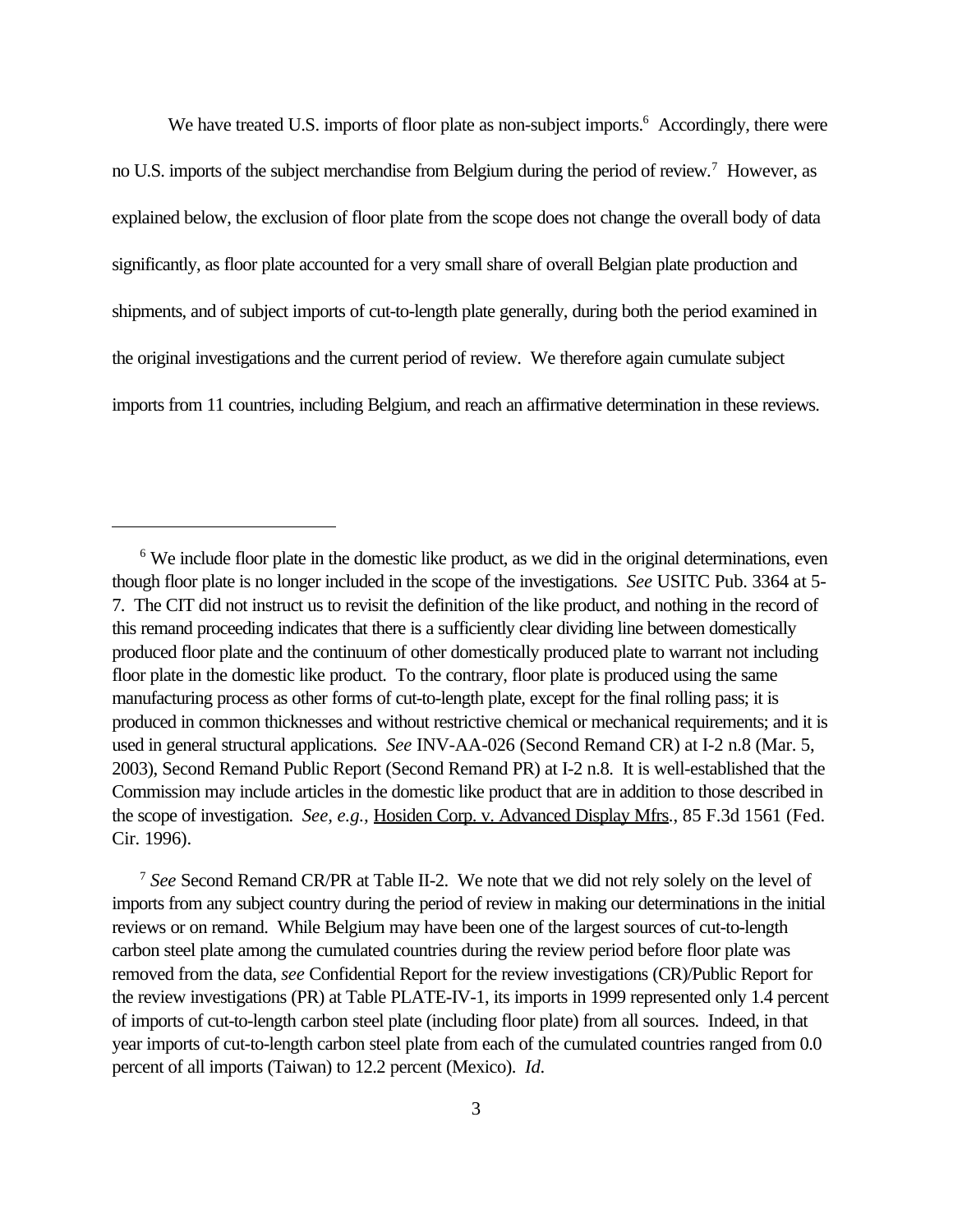# **II. Cumulation**<sup>8</sup>

The Commission determines in this second remand that, with floor plate removed from subject imports, imports of the subject cut-to-length carbon steel plate from Belgium would not be likely to have no discernible adverse impact if the orders were revoked, and that a reasonable overlap of competition among subject imports from Belgium and other subject countries, and the domestic like product, likely would exist if the orders were revoked. The Commission further determines that, as stated in its initial Views and first Remand Views, subject imports from each of the 12 countries (including Canada) would not be likely to have no discernible adverse impact on the domestic industry if the orders were revoked, and that a reasonable overlap of competition between the subject imports and the domestic like product likely would exist if the orders were revoked.<sup>9</sup> We exercise our discretion to cumulate subject imports from 11 countries, but do not cumulate subject imports from Canada because of the significant differences in conditions of competition as explained in the Commission's initial Views and incorporated herein.

# A. **Likelihood of No Discernible Adverse Impact**<sup>10 11</sup>

<sup>&</sup>lt;sup>8</sup> Commissioner Koplan joins in this discussion with respect to Belgium, Brazil, Finland, Germany, Mexico, Poland, Romania, Spain, Sweden, and Taiwan, but not with respect to the United Kingdom. *See* Dissenting Views of Chairman Stephen Koplan and Commissioner Thelma J. Askey in Cut-to-Length Carbon Steel Plate from the United Kingdom, USITC Pub. 3364 at 59-61.

<sup>&</sup>lt;sup>9</sup> We note that in this remand determination we apply the term "likely" consistent with the Court's most recent opinion in this case. *See* Usinor Industeel, Slip Op. 02-152 at 4-6 (*citing* Usinor Industeel, Slip Op. 02-75 and Usinor Industeel, Slip Op. 02-39).

 $10$  As noted in the Commission's initial Views in these reviews, for a discussion of the analytical framework of Vice Chairman Hillman and Commissioners Miller and Koplan regarding the application of the "no discernible adverse impact" provision, *see* Malleable Cast Iron Pipe Fittings From Brazil, Japan, Korea, Taiwan, and Thailand, Inv. Nos. 731-TA-278-280 (Review) and 731-TA-347-348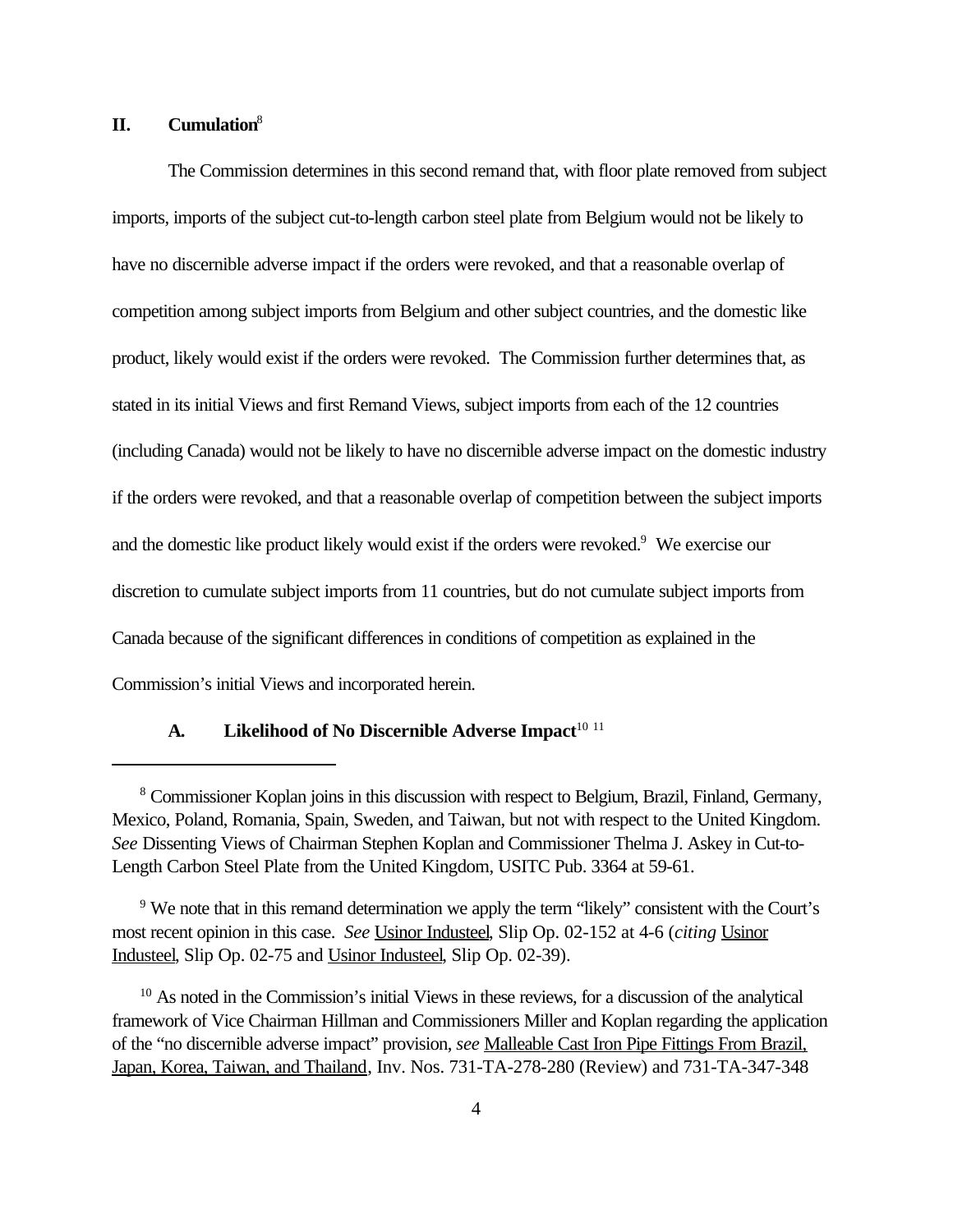In its second opinion in this case, the CIT found, as to Germany, that the Commission's finding of likely volume, for the purposes of determining the likelihood of no discernible adverse impact, was supported by substantial evidence, but instructed the Commission to "recalculate its findings regarding capacity, production and export orientation without consideration of floor plate data and review its conclusion as to likely Belgian volume" in assessing likelihood of no discernible adverse impact for its cumulation analysis.<sup>12</sup> Factors we consider in our analysis, as we did in our initial and first Remand Views, for assessing likelihood of no discernible adverse impact include, among others: size of the industry in each subject country relative to the U.S. market; each subject country's capacity to produce all types of plate; actual production of subject plate; export orientation; and substitutability of U.S. product and subject country imports. The Commission also considered and, in the CIT's view, reasonably rejected plaintiffs' arguments that changes in the European Union (EU) would preclude

 $12$  Slip Op. 02-152 at 20.

<sup>(</sup>Review). For a further discussion of Commissioner Koplan's analytical framework, *see* Iron Metal Construction Castings From India; Heavy Iron Construction Castings From Brazil; and Iron Construction Castings From Brazil, Canada, and China, Inv. Nos. 803-TA-13 (Review); 701-TA-249 (Review) and 731-TA-262, 263, and 265 (Review) (Views of Commissioner Stephen Koplan Regarding Cumulation).

<sup>11</sup> In both original and five-year review determinations, *see* USITC Pub. 3364 at 15, the Commission's consideration of trends with respect to cumulation is not the equivalent of an injury analysis thereof. Neenah Foundry Co. v. United States, 155 F. Supp.2d 766, 774 (Ct. Int'l Trade 2001).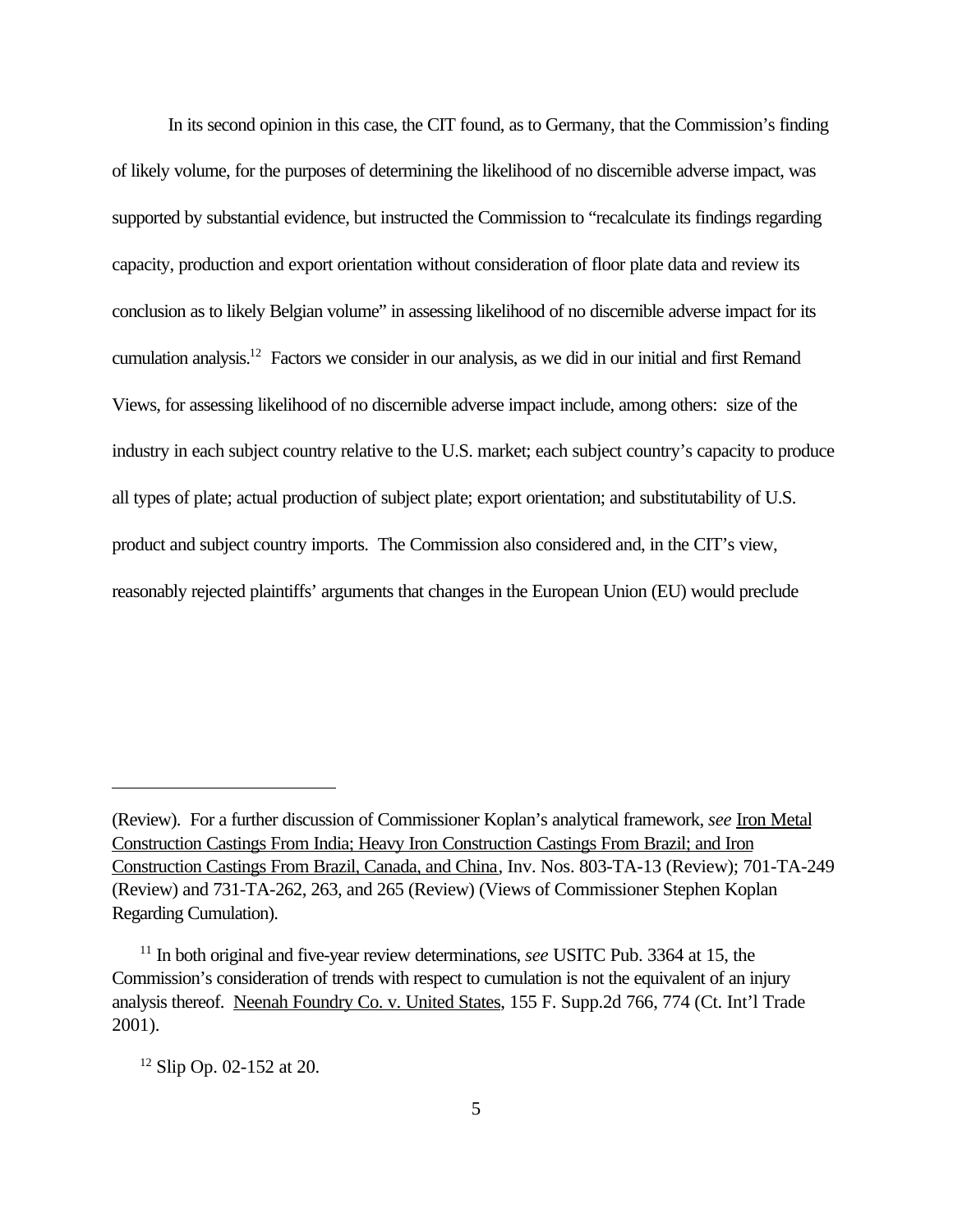shipments of subject imports to the United States.<sup>13</sup> Finally, the Commission took into account the weakened condition of the U.S. industry during the review period.<sup>14</sup>

The size of the cut-to-length plate industry in Belgium is significant relative to the U.S. market. Its capacity to produce subject plate was \*\*\* short tons in 1999, which was equivalent to \*\*\* percent of apparent U.S. consumption in 1999, the last full year of the period of review.<sup>15</sup> Its capacity utilization fell steadily from 1997 to 1999, reaching \*\*\* percent in 1999.<sup>16</sup> Its unused capacity to produce the subject plate was \*\*\* short tons in 1999.<sup>17</sup> We have taken into account Belgian producers' high reported capacity utilization in interim (January-March) 2000 (exceeding \*\*\*

<sup>13</sup> Slip Op. 02-152 at 20, 22.

<sup>14</sup> Slip Op. 02-152 at 22 & n.23.

<sup>15</sup> *Compare* Second Remand CR/PR at Table II-4 (after Belgian capacity adjusted for removal of floor plate production) *with* Second Remand CR/PR at Table II-2 (apparent U.S. consumption). The ratio of Belgian capacity after the removal of floor plate to apparent U.S. consumption was \*\*\* percent in 1997, \*\*\* percent in 1998, \*\*\* percent in Jan.-Mar. 1999, and \*\*\* percent in Jan.-Mar. 2000. *Id*. Because floor plate is produced on the same equipment as other plate, we have removed floor plate production from the plate capacity figures to arrive at capacity figures for subject plate alone. Floor plate production was minor compared to overall plate capacity, representing less than \*\*\* percent of Belgian capacity in 1998 and 1999, and peaking at \*\*\* percent of Belgian capacity in interim 2000. *Id*. at Table II-4.

<sup>16</sup> *See* Second Remand CR/PR at Table II-4 (calculated after capacity adjusted for removal of floor plate production). For the period of review as a whole, capacity utilization was \*\*\* percent in 1997, \*\*\* percent in 1998, \*\*\* percent in 1999, and \*\*\* percent in Jan.-Mar. 2000. *Id*. at Table II-4 (calculated after capacity adjusted for removal of floor plate production).

<sup>17</sup> Second Remand CR/PR at Table II-4 (calculated after capacity adjusted for removal of floor plate production).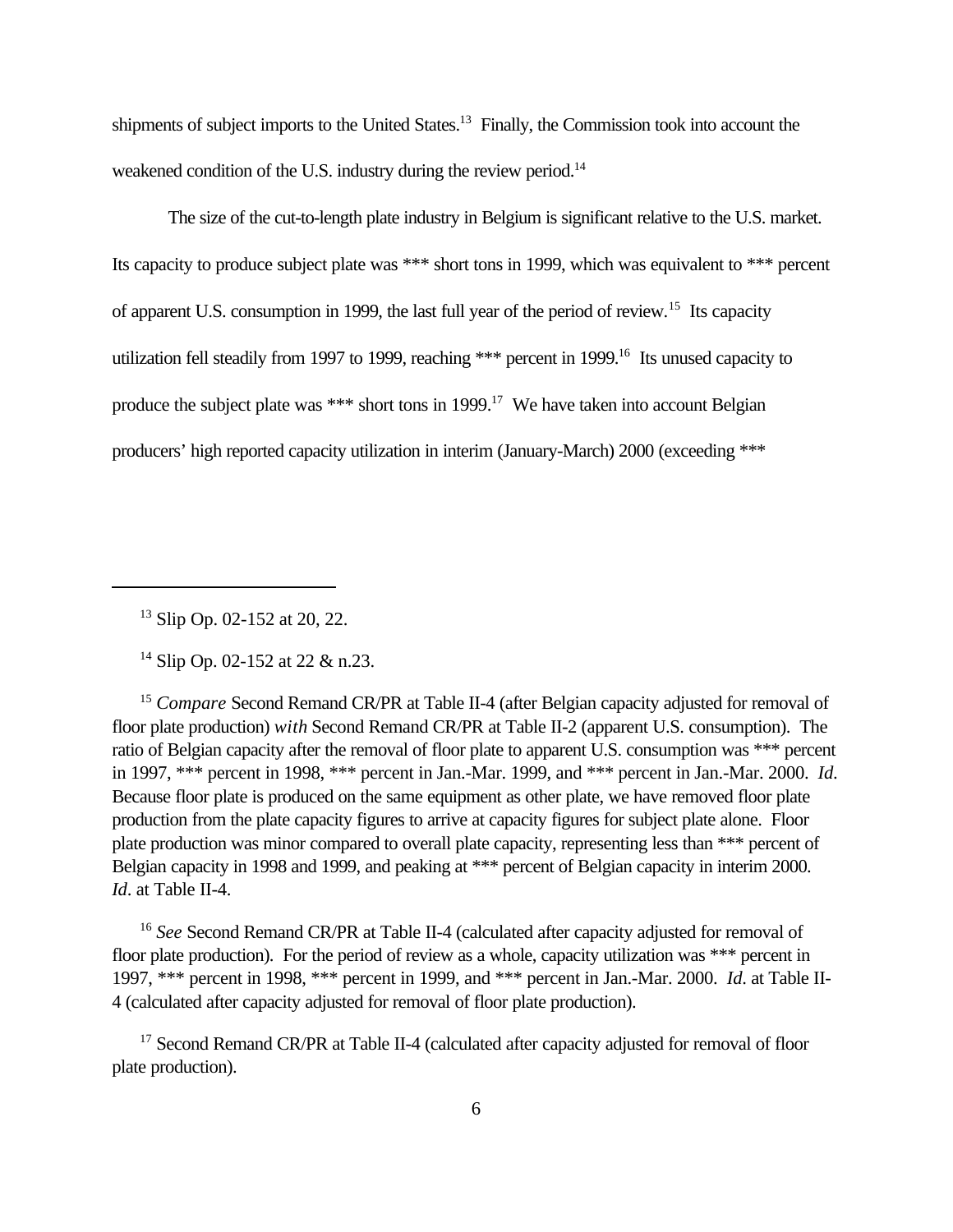percent),<sup>18</sup> which appears to reflect a \*\*\*.<sup>19</sup> However, we decline to place decisive weight on one quarter year of data in light of the clear downward trend in capacity utilization shown by the annual data.

In addition to the \*\*\* tons of reported capacity allocated to the production of cut-to-length carbon steel plate (including floor plate), Belgian producers allocated an additional \*\*\* tons of capacity in 1999 to the production of cut-to-length alloy steel plate.<sup>20</sup> This capacity can be used to produce subject cut-to-length plate, given the ability of producers in this industry to shift production from one type of plate to another.<sup>21</sup> The plate industry is one in which it is important to operate at a high level of capacity utilization in order to be profitable.<sup>22</sup> Thus, there is an incentive for the Belgian producers to maximize plate production, they have demonstrated the ability to operate near \*\*\* reported full capacity levels, and they maintain the capacity to shift from the production of non-subject plate to the production of subject plate.

<sup>&</sup>lt;sup>18</sup> Second Remand CR/PR Table II-4. Duferco's capacity utilization was \*\*\* percent in Jan.-Mar. 2000 (adjusted for removal of floor plate production), while Usinor's capacity utilization was \*\*\* percent during that period. Duferco's and Usinor's Remand Investigation Questionnaire Responses.

<sup>&</sup>lt;sup>19</sup> In the first quarter of 2000, total Belgian exports were \*\*\* short tons compared to \*\*\* short tons in the first quarter of 1999. Second Remand CR/PR at Table II-4.

<sup>20</sup> *Compare* INV-X-227 at Table CTL-SUPP-1 (capacity for all cut-to-length plate) *with* Second Remand CR/PR at Table II-4 (capacity for subject cut-to-length plate plus floor plate).

<sup>21</sup> *See* CR at PLATE-I-28, PR at PLATE-I-26; Second Remand CR/PR at I-2 n.8.

<sup>22</sup> *See* CR at PLATE-II-38, PR at PLATE-II-32.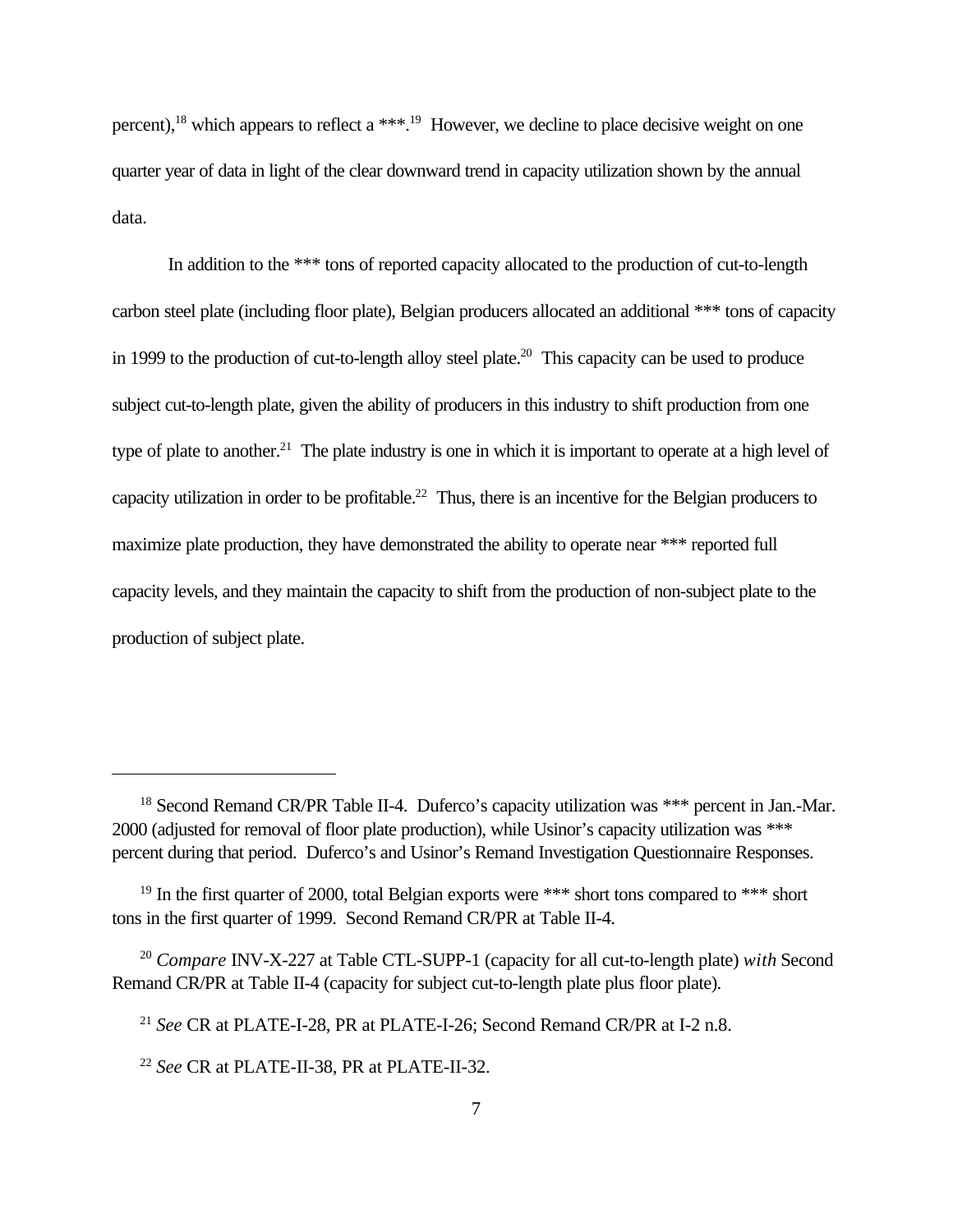In addition, the Belgian plate industry has been and remains export-oriented, contrary to

Duferco's assertions.<sup>23</sup> In 1992, the last year of the period for which data were collected in the original investigations, \*\*\* percent of Belgium's total shipments of cut-to-length carbon steel plate were exports to the United States – \*\*\* than shipments to its home market – and it exported \*\*\* percent of its shipments to other markets.<sup>24</sup> Belgian producers exported \*\*\* percent of their total shipments of cut-to-length carbon steel plate (excluding floor plate) in 1999.<sup>25</sup> While most of Belgium's exports are now shipped to the EU,<sup>26</sup> the Belgian producers report that approximately \*\*\* percent of Belgian plate is shipped elsewhere.<sup>27</sup> Thus, the Belgian industry is primarily focused on exports, including significant exports to non-EU markets.<sup>28</sup>

<sup>23</sup> Duferco's Comments on New Data at 9-12.

 $24$  Original CR/PR at Table 52. The Belgian producers were not able to provide data in this second remand on Belgian capacity, production, inventories, and shipments of subject plate, excluding floor plate, for the period examined in the original investigations. The record of the original investigations does show, however, that U.S. imports of Belgian floor plate were minuscule – they totaled \*\*\* short tons between 1990-92 as compared to U.S. imports of all other subject plate from Belgium totaling \*\*\* short tons between 1990-92. *Id*. at Table F-1 (product 13); Second Remand CR/PR at Table III-1.

 $25$  Second Remand CR/PR at Table II-4. Exports account for the substantial majority of the Belgian industry's shipment volume. Over the period of review as a whole, exports accounted for \*\*\* percent of total subject plate shipments in 1997, \*\*\* percent in 1998, \*\*\* percent in 1999, and \*\*\* percent in Jan.-Mar. 2000. *Id*.

<sup>26</sup> In 1999, more than \*\*\* percent of Duferco's total sales were to Europe. CR at PLATE-IV-2, PR at PLATE-IV-1.

<sup>27</sup> Duferco's Comments on New Data at 12 n.34.

<sup>28</sup> Contrary to Duferco's claims, the Commission in its Views and the CIT in its rulings on this case did not address the changes in the European market only with respect to Germany. Duferco's Comments on New Data at 8. The CIT stated that "Plaintiffs argued that the recent changes in the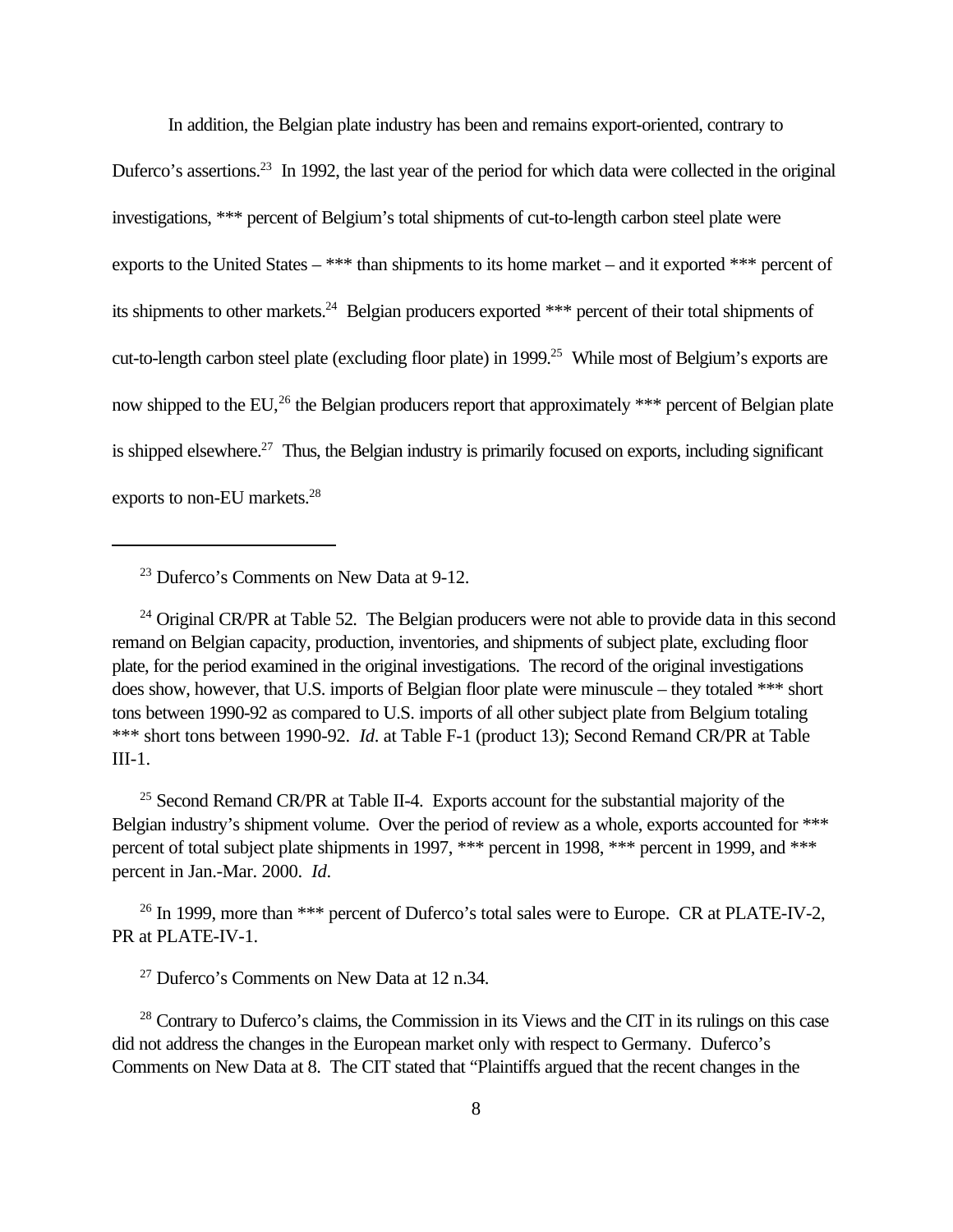The Belgian industry producing cut-to-length plate continued to demonstrate its interest in the

U.S. market over the period of review. Between 1997 and 1999, the Belgian cut-to-length plate industry shipped \*\*\* short tons of microalloy cut-to-length plate to the United States (\*\*\* percent of the \*\*\* short tons shipped to all markets during that thirty-six month period).<sup>29</sup> Similarly, the Belgian cut-to-length plate industry shipped \*\*\* short tons of now-excluded floor plate to the United States between January 1998 and March 2000 (\*\*\* percent of the \*\*\* short tons of floor plate shipped to all markets (including the home market) during that twenty-seven month period).<sup>30</sup>

We have no reason to conclude that, in the absence of the antidumping and countervailing duty orders, the Belgian industry would continue to limit its participation in the U.S. market to non-subject

<sup>29</sup> INV-X-227 at Table CTL-SUPP-1. Belgium's exports of microalloy cut-to-length plate to the United States were \*\*\* short tons in 1997, \*\*\* short tons in 1998, and \*\*\* short tons in 1999, which represented \*\*\* percent, \*\*\* percent, and \*\*\* percent of the Belgian industry's overall shipments (domestic plus export) of microalloy cut-to-length plate in 1997, 1998, and 1999, respectively. *Id*.

While cut-to-length plate of carbon steel is not identical to cut-to-length plate of microalloy steel, the products are sufficiently similar to allow comparisons between the production, marketing, and sales of the two products. *See* USITC Pub. 3364 at 6 (review of the six-factor test typically relied upon by the Commission provides some evidence that microalloy plate could be included in the domestic like product); *see also* CR at PLATE-I-30 n.44, PR at PLATE-I-27 n.44 (domestic plate producers included microalloy products in data).

European Community have made it unlikely that Belgian and German producers would shift sales to the U.S." Slip Op. 02-39 at 17; Slip Op. 02-152 at 13. We also note that Germany, like Belgium, claimed the EU to be its home market. *See* German Producers' Initial Brief on Appeal at 22 (July 20, 2001).

In addition, contrary to Duferco's claims, the Commission need not quantify the volume of any likely increase in subject imports. Duferco's Comments on New Data at 8. We note that Duferco provides no support for its assertion, as indeed no such support exists.

<sup>&</sup>lt;sup>30</sup> Second Remand CR/PR at II-9. The share of Belgium's total floor plate shipments (domestic plus export) that were exported to the United States was \*\*\* percent in 1998, \*\*\* percent in 1999, and \*\*\* percent in interim 2000. *Id*.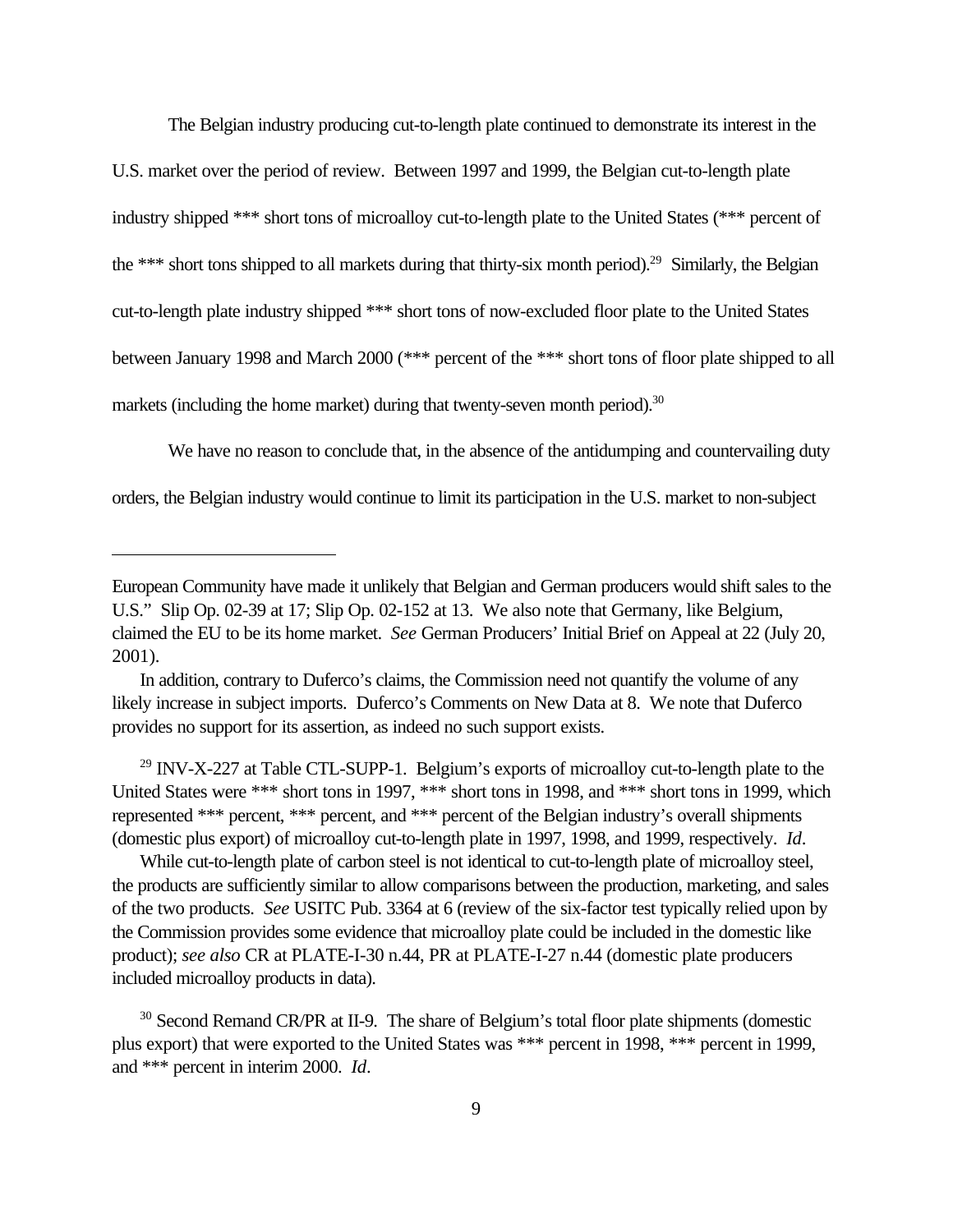products. The Belgian industry is highly dependent upon the production and sale of the subject plate products. Following the rescue of Duferco's plate mills in 1997, subject cut-to-length plate has accounted for approximately three-quarters of total reported cut-to-length plate production in Belgium.<sup>31</sup> Moreover, as the Court has previously noted, a significant percentage of the cut-to-length carbon steel plate products that are produced by Duferco, which is by far the larger of the two Belgian producers, consists of standard products.<sup>32</sup> Floor plate represented only \*\*\* percent of Belgium's total production of cut-to-length carbon steel plate in 1998, \*\*\* percent in 1999, and \*\*\* percent in interim 2000.<sup>33</sup> In contrast, approximately \*\*\* percent of Belgian producers' total shipments of subject plate plus floor plate consists of structural, shipbuilding, and pressure vessel quality plate, compared to a similar \*\*\* percent for the U.S. industry's commercial shipments. $34$ 

Both Duferco and Usinor Industeel have U.S. affiliates that import and sell in the United States significant quantities of imported plate from other sources.<sup>35</sup> These entities provide a ready avenue

<sup>32</sup> Slip Op. 02-39 at 15 n.16.

<sup>33</sup> Second Remand CR/PR at Table II-4.

<sup>34</sup> *Compare* INV-X-230 at Table CTL-SUPP-13 *with* INV-X-229 at Table D-4. A substantial portion of Belgian cut-to-length plate, like that produced in the United States, is basic structural plate. \*\*\* percent of Belgian producers' plate shipments comprise carbon structural steel plate, compared to \*\*\* percent of U.S. producers' plate shipments. \*\*\* percent of Belgian producers' plate shipments comprise high-strength, low-alloy structural steel plate, compared to \*\*\* percent of U.S. producers' plate shipments. *Compare* INV-X-230 at Table CTL-SUPP-13 *with* INV-X-229 at Table D-4.

<sup>35</sup> *See* Duferco's, Usinor's, and Fabrique de Charleroi's Importer Questionnaire Responses. Between January 1997 and March 2000, Duferco imported \*\*\* short tons from "other" (non-subject) sources; Usinor imported \*\*\* short tons ("primarily" from \*\*\*); while Fabrique de Charleroi imported

<sup>&</sup>lt;sup>31</sup> INV-X-227 at Table CTL-SUPP-1, adjusted to treat floor plate as excluded, rather than subject, plate.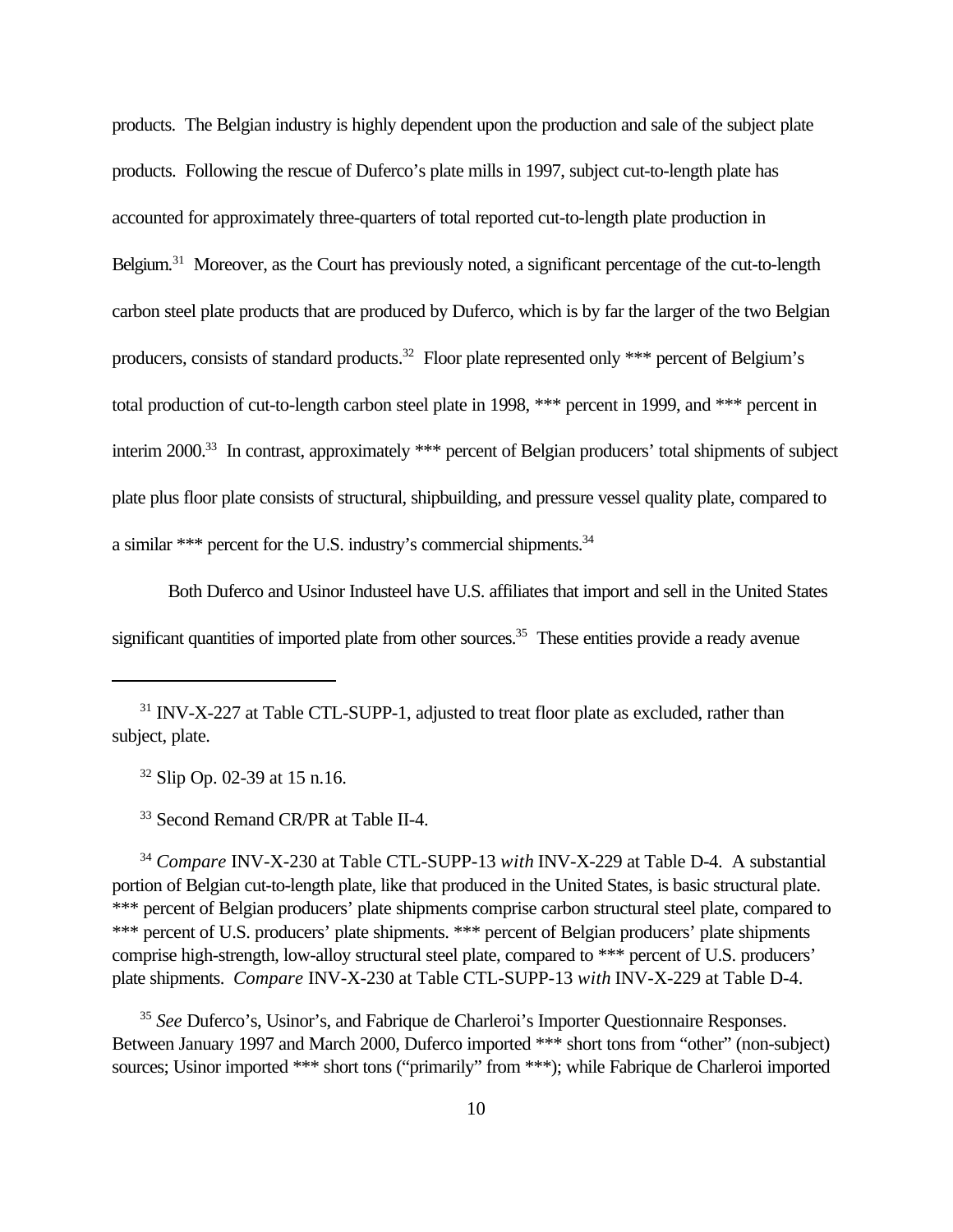through which Belgian producers can access the U.S. market with imported subject cut-to-length plate in the event of revocation of the subject orders.

We have considered, but remain unpersuaded by, Duferco's argument that the Belgian industry is not likely to seek to participate significantly in the U.S. market because the ownership of the two Belgian producers has changed since the original investigation.<sup>36</sup> As discussed above, both the Belgian industry and related U.S. importers have demonstrated significant interest in the U.S. plate market. Further, the record evidence detailed above concerning Belgian capacity and the nature of plate production indicate that the Belgian industry has both the ability and the incentive to increase exports of subject plate to the United States. A change in ownership does not alter these facts.

The data on subject imports without floor plate do show that there were no subject imports from Belgium during the period of review.<sup>37</sup> The Commission, however, has never viewed the absence of subject imports during the review period as compelling a finding of no discernible adverse impact, given that the imposition of antidumping and countervailing duty orders is expected to, and often does, have a significant restraining effect on the volume of subject imports.<sup>38</sup> In these reviews, other countries

<sup>\*\*\*</sup> short tons. *Id.* Usinor's \*\*\* import activities render less significant its \*\*\* effective July 2000. *See* Usinor's Posthearing Brief at 3.

<sup>36</sup> Duferco's Comments on New Data at 10, 15.

<sup>&</sup>lt;sup>37</sup> Second Remand CR/PR at Table II-2. For all other countries, there were imports during at least one full year of the period. *Id*.

<sup>38</sup> *See, e.g.*, 19 U.S.C. § 1675a(5) (no one statutory factor shall necessarily give decisive guidance); Uruguay Round Trade Agreements Statement of Administrative Action (SAA) at 883-886 (noting the "counterfactual" nature of the inquiry, unlike the inquiry involved in assessing a threat of material injury, as well as noting that the order would be expected to affect the marketing of subject imports). *Compare, e.g.*, 19 U.S.C. § 1677(7)(I) (in original investigations post-petition declines in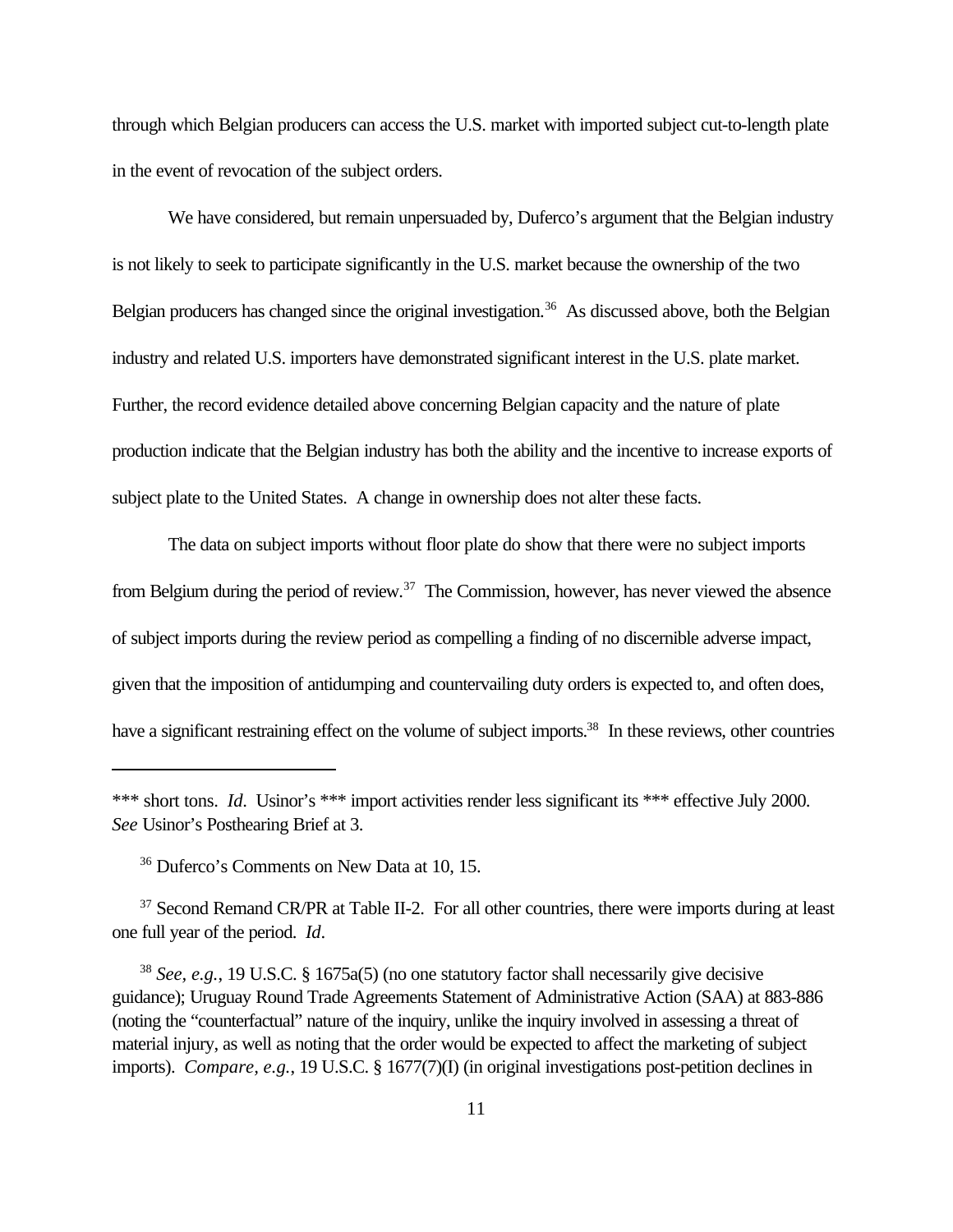besides Belgium as to which we reached affirmative determinations had no or minimal levels of subject imports to the United States during some portions of the review period as follows (in short tons):<sup>39</sup>

| 1997     |          |     |          | 2000     | Jan.-Mar.         |
|----------|----------|-----|----------|----------|-------------------|
| 34       | 656      | 28  | 10       |          |                   |
| 4,171    | 477      | 71  | 55       | $\theta$ |                   |
| 56       | 620      | 348 | $\theta$ | $\theta$ |                   |
| $\theta$ | 446      | 356 | 10       | $\theta$ |                   |
| 123      | $\theta$ | 188 | 0        | 52       |                   |
|          | 223      | 0   | $\theta$ | 16       |                   |
|          |          |     | 1998     | 1999     | Jan.-Mar.<br>1999 |

In addition, in the initial Views in these five-year reviews, we recognized that floor plate from Belgium, then assumed to be included in subject merchandise, was a high-value, specialty product, the importation of which during the review period was not necessarily probative of the level or type of plate that would be exported to the United States from Belgium if the orders were revoked:

[T]he fact that Duferco is exporting only niche products while subject to the antidumping and countervailing duty orders is not necessarily indicative of its behavior in the event of revocation of those orders. We note that a significant percentage of the plate products that Duferco manufactures are standard products that likely would compete closely with domestic plate.<sup>40</sup>

The Commission has reached affirmative determinations in other five-year reviews despite the

absence of subject imports during the review period. In Furfuryl Alcohol From China and Thailand,<sup>41</sup>

imports may be disregarded); SAA at 854 ("imposition of provisional duties [in original investigations] in particular, can cause a reduction in import volumes").

<sup>39</sup> Second Remand CR/PR at Table III-1.

<sup>40</sup> USITC Pub. 3364 at 21 n.108.

<sup>41</sup> Inv. Nos. 731-TA-703 & 705 (Review), USITC Pub. 3412 (Apr. 2001), *aff'd*, Indorama Chemicals (Thailand) Ltd. v. United States Int'l Trade Comm'n, Slip Op. 02-105 (Ct. Int'l Trade Sept. 4, 2002).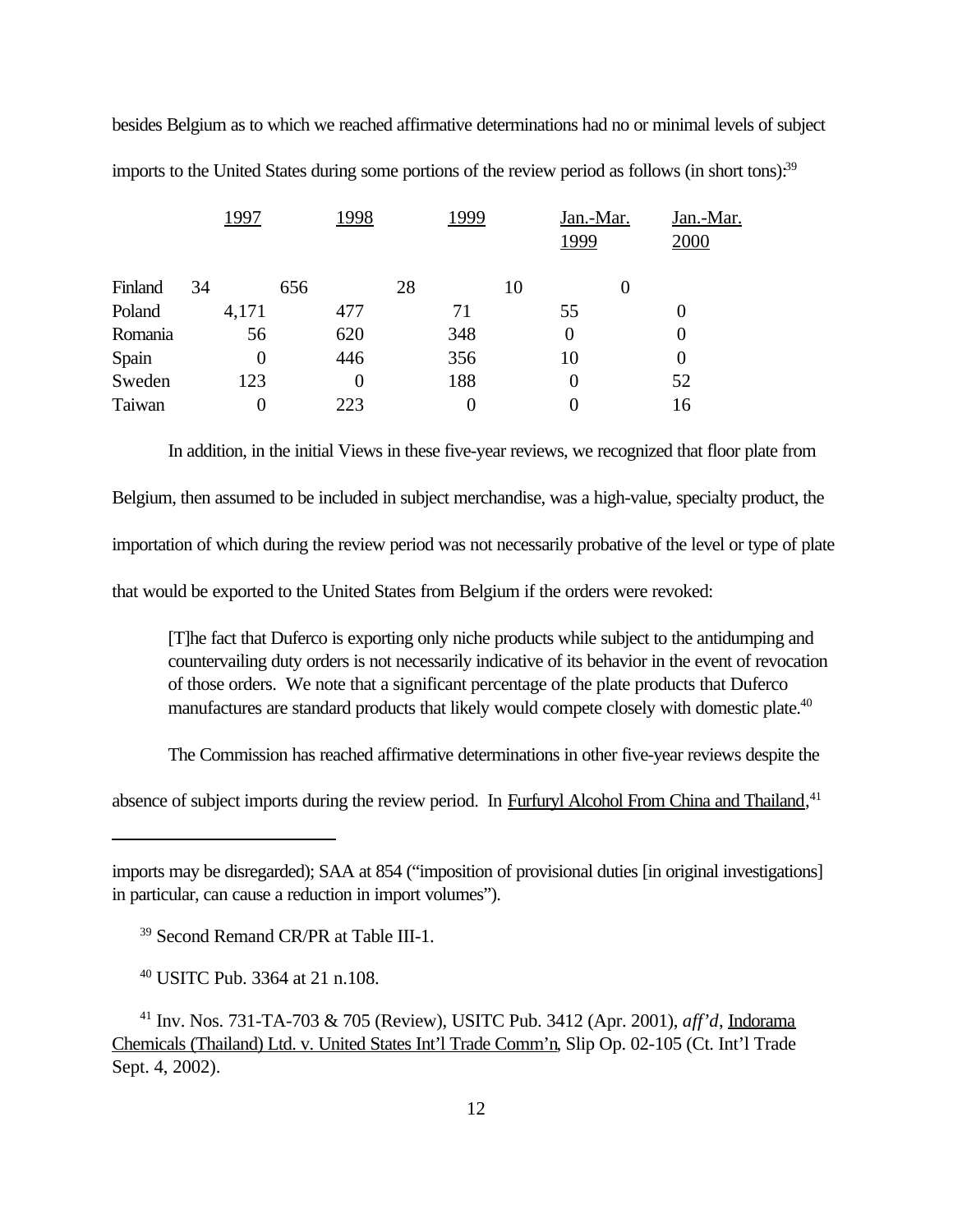there were no subject imports from China during the review period. Because the size of the industry was significant and capacity in China was sizeable, and because China devoted considerable resources to its export markets, the Commission found that the likely imports from China would have a discernible adverse impact on the domestic industry and elected to cumulate subject imports from China and Thailand in making its determinations.<sup>42</sup> On appeal, the CIT affirmed the determinations.<sup>43</sup>

In another five-year review, Ferrovanadium and Nitrided Vanadium From Russia,<sup>44</sup> the Commission made an affirmative determination even though there had been no subject imports in the U.S. market since shortly after issuance of the antidumping duty order. The Commission found, among other facts, that there was significant excess capacity in Russia to manufacture the subject merchandise; that the Russian industry was export-oriented; and that there was substantial flexibility in shifting sales between national markets such that increased sales to the United States would be likely to occur rapidly.<sup>45</sup>

In sum, the record on remand, with floor plate excluded from the subject merchandise, supports a finding that subject imports from Belgium are not likely to have no discernible adverse impact in the event of revocation of the subject orders, notwithstanding the absence of subject imports from Belgium during the review period. The factors supporting this finding include: the Belgian industry's export orientation and ability to redirect and increase production; the size of the Belgian industry; the Belgian

<sup>42</sup> USITC Pub. 3412 at 9-11.

 $43$  Slip Op. 02-105 at 15.

<sup>44</sup> Inv. No. 731-TA-702 (Review), USITC Pub. 3420 (May 2001).

<sup>45</sup> USITC Pub. 3420 at 12-16.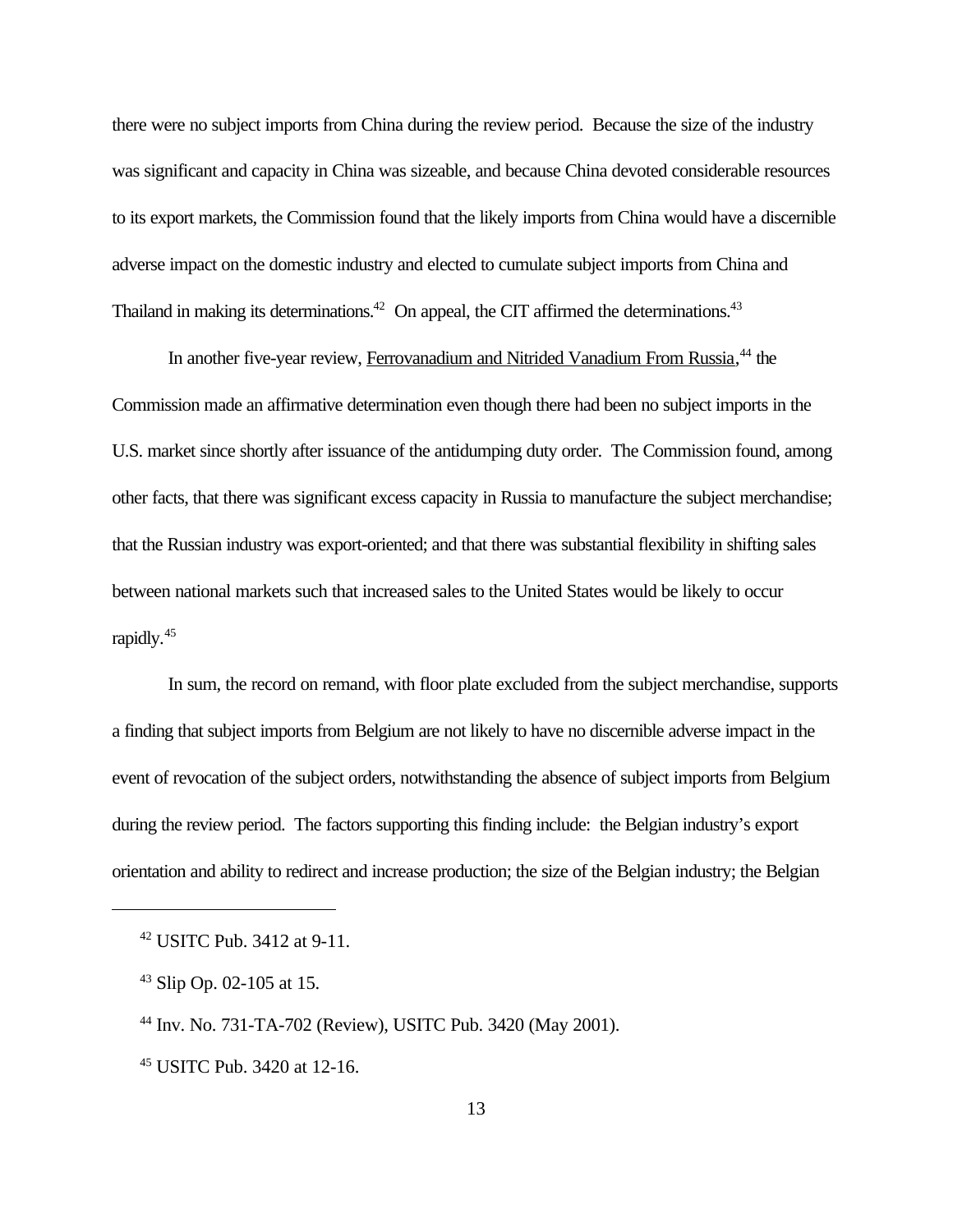industry's substantial capacity to produce all types of plate products; its actual production of significant volumes of subject plate as well as other plate; its participation in the U.S. market for non-subject, but similar, products; and the weakened state of the U.S. industry. We also find that the incentive for steel producers to increase sales to maximize the use of available capacity, as well as the role of increasingly consolidated service centers in seeking out sources of low-cost supplies,<sup>46</sup> further support the conclusion that revocation of the subject orders on Belgium likely would not result in no discernible adverse impact on the domestic cut-to-length plate industry.

As the Commission stated in its initial Views and first Remand Views, and remains unchanged in this second remand, the size of the industry producing cut-to-length carbon steel plate in each subject country is significant;<sup>47</sup> each has substantial capacity to produce a variety of plate products; actual production of subject plate as well as other plate is significant; and most countries export a substantial share of their production.<sup>48</sup> Because the types of plate products manufactured in the subject countries do not differ dramatically from those produced in the United States, we again find that imports from each of the subject countries likely would be substitutable for, and competitive with, domestically produced plate. We also again find that competition likely would be on the basis of price, as stated in the Commission's initial Views. Thus, for the foregoing reasons, as explained in more detail in those

<sup>46</sup> *See* USITC Pub. 3364 at 28.

<sup>&</sup>lt;sup>47</sup> Consideration of floor plate as an excluded form of cut-to-length carbon steel plate does not affect this characterization. In 1999, floor plate accounted for \*\*\* percent of total shipments of cut-tolength carbon steel plate from Belgium, and \*\*\* percent or less for all of the other reporting subject countries. INV-X-230 at Tables CTL-SUPP-13-24.

<sup>48</sup> USITC Pub. 3364 at 20; USITC Pub. 3526 at 15-16.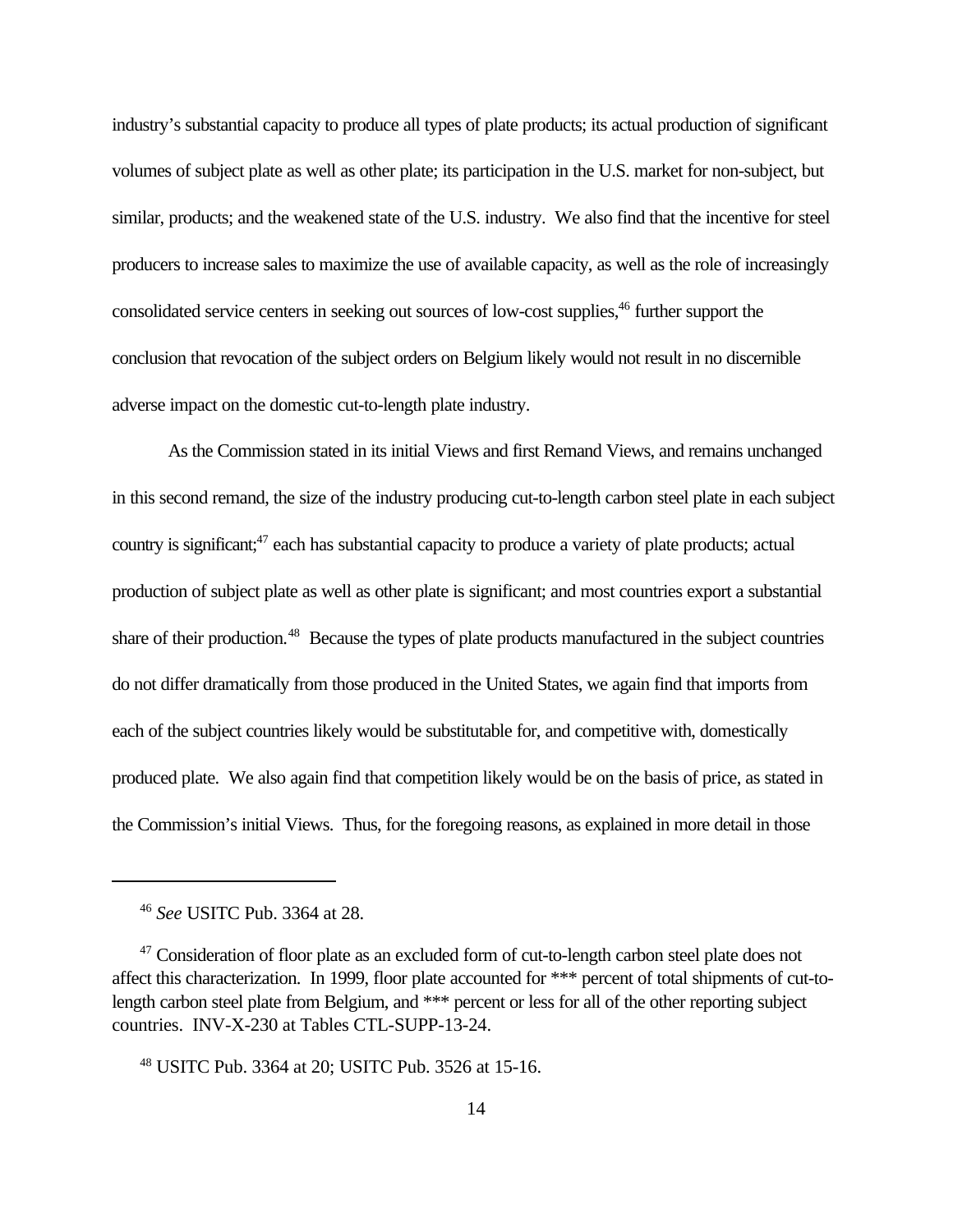Views, and in light of the weakened condition of the U.S. industry, as described in the first remand and our initial determinations, the likely imports of plate from each of the subject countries would have a discernible adverse impact on the domestic industry.<sup>49</sup>

#### **B. Reasonable Overlap of Competition**

As the Commission explained in its initial Views in these reviews, as well as on the first remand, there is a reasonable overlap in the types of subject plate produced in each subject country and in the United States.<sup>50</sup> The CIT has sustained this finding.<sup>51</sup>

In particular, in the initial reviews we considered the fact that, although subject countries such as Belgium may have exported specialty plate products to the United States during the review period and argued that their products did not compete with the domestic like product, the record showed that they continued to produce commodity plate in significant quantities such that there would likely be a reasonable overlap of competition with the domestic like product. We noted Duferco's argument that its exports to the United States do not compete with the vast majority of domestic plate production. We found, however, that the fact that Duferco has exported only niche products (*i.e.* floor plate, which is now non-subject product) to the United States while subject to the orders is not necessarily indicative of its behavior upon revocation of those orders, as the majority of Belgian production is of standard

<sup>49</sup> *See* USITC Pub. 3364 at 20; USITC Pub. 3526 at 15-16.

<sup>50</sup> USITC Pub. 3364 at 21-22; USITC Pub. 3526 at 16-17.

<sup>51</sup> Slip Op. 02-152 at 20-21; Slip Op. 02-39 at 14-16.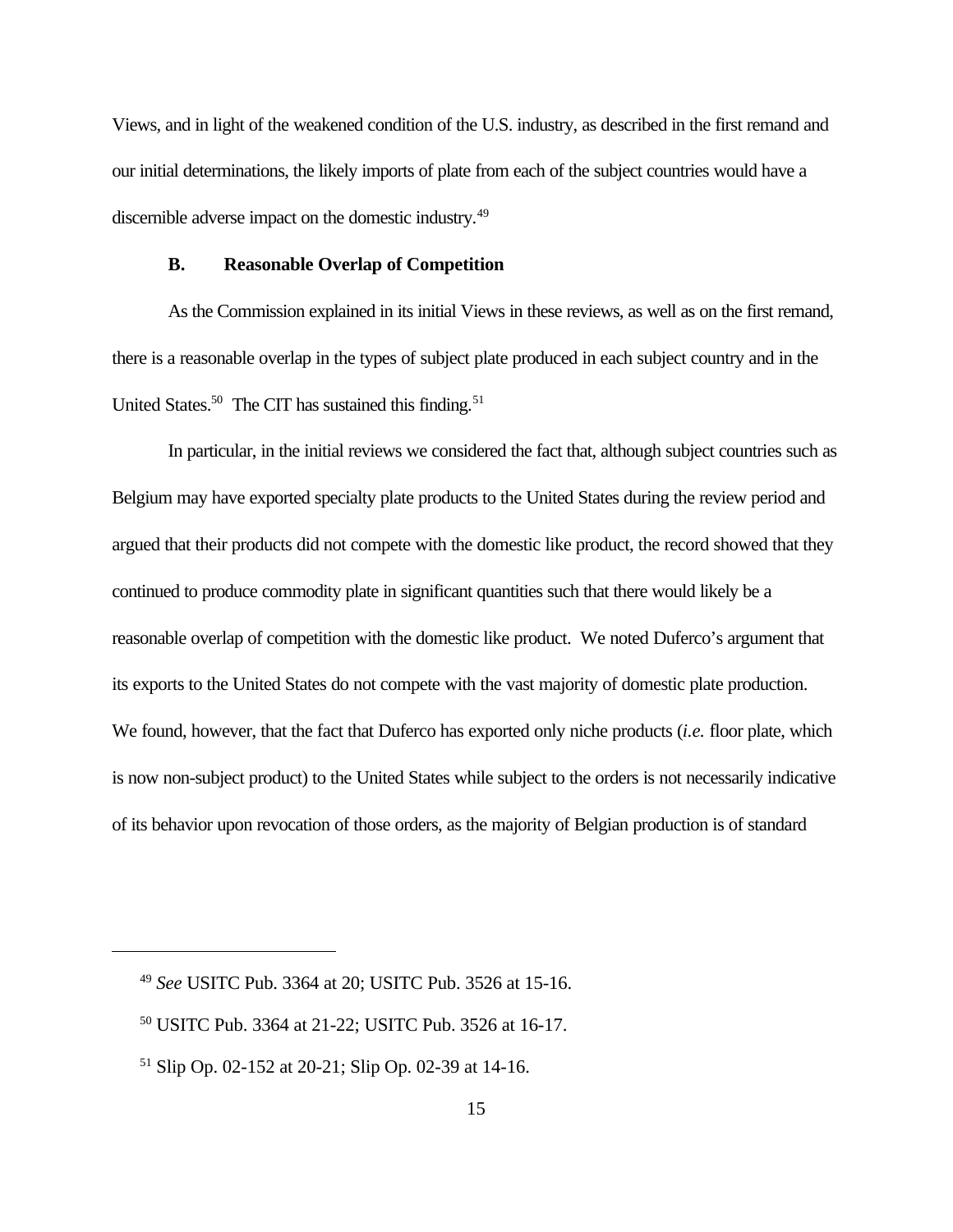plate products that likely would compete closely with domestic plate.<sup>52</sup> We affirm this analysis in these Remand Views. The removal of floor plate as subject merchandise does not change our analysis. As stated previously, Belgian production of floor plate accounted, as a share of its total production of carbon steel cut-to-length plate, for only \*\*\* percent in 1998, \*\*\* percent in 1999 and \*\*\* percent in interim 2000,<sup>53</sup> while a substantial majority of Belgium's production in 1999 was of standard subject grades that compete with the vast majority of U.S. production, as well as with shipments by producers in the other subject countries.<sup>54</sup>

With respect to respondent's argument as to channels of distribution, we stated in our initial Views in these reviews that both domestic producers and importers ship plate to end users, distributors

<sup>53</sup> Second Remand CR/PR at Table II-4.

<sup>54</sup> *See* INV-X-229 at Table D-4, INV-X-230 at Tables CTL-SUPP-13-24. We do not find it likely that the Belgian cut-to-length plate industry would limit U.S. shipments to floor plate, as floor plate is a niche product with little appreciable volume. *See, e.g.,* Second Remand CR/PR at III-1 (floor plate accounted for less than \*\*\* percent of U.S. and Belgian producers' cut-to-length carbon steel plate offerings in the United States during 1990-92). Producers of cut-to-length carbon steel plate simply do not devote substantial capacity or sales efforts to producing and marketing floor plate. In 1999, floor plate accounted for \*\*\* percent of cut-to-length carbon steel plate commercial shipments by U.S. producers; \*\*\* percent of cut-to-length carbon steel plate total shipments by producers in Belgium; \*\*\* percent by producers in Brazil and the United Kingdom; \*\*\* percent by producers in Finland; \*\*\* percent by producers in Germany; and \*\*\* percent by producers in Canada (subject), Mexico, Romania, Spain, and Sweden. INV-X-229 at Table D-4; INV-X-230 at Tables CTL-SUPP-13-24.

<sup>52</sup> USITC Pub. 3364 at 21 n.108. In fact, as noted above, the Belgian industry's mix of plate products is quite similar to the domestic industry's. *Compare* INV-X-230 at Table CTL-SUPP-13 *with* INV-X-229 at Table D-4.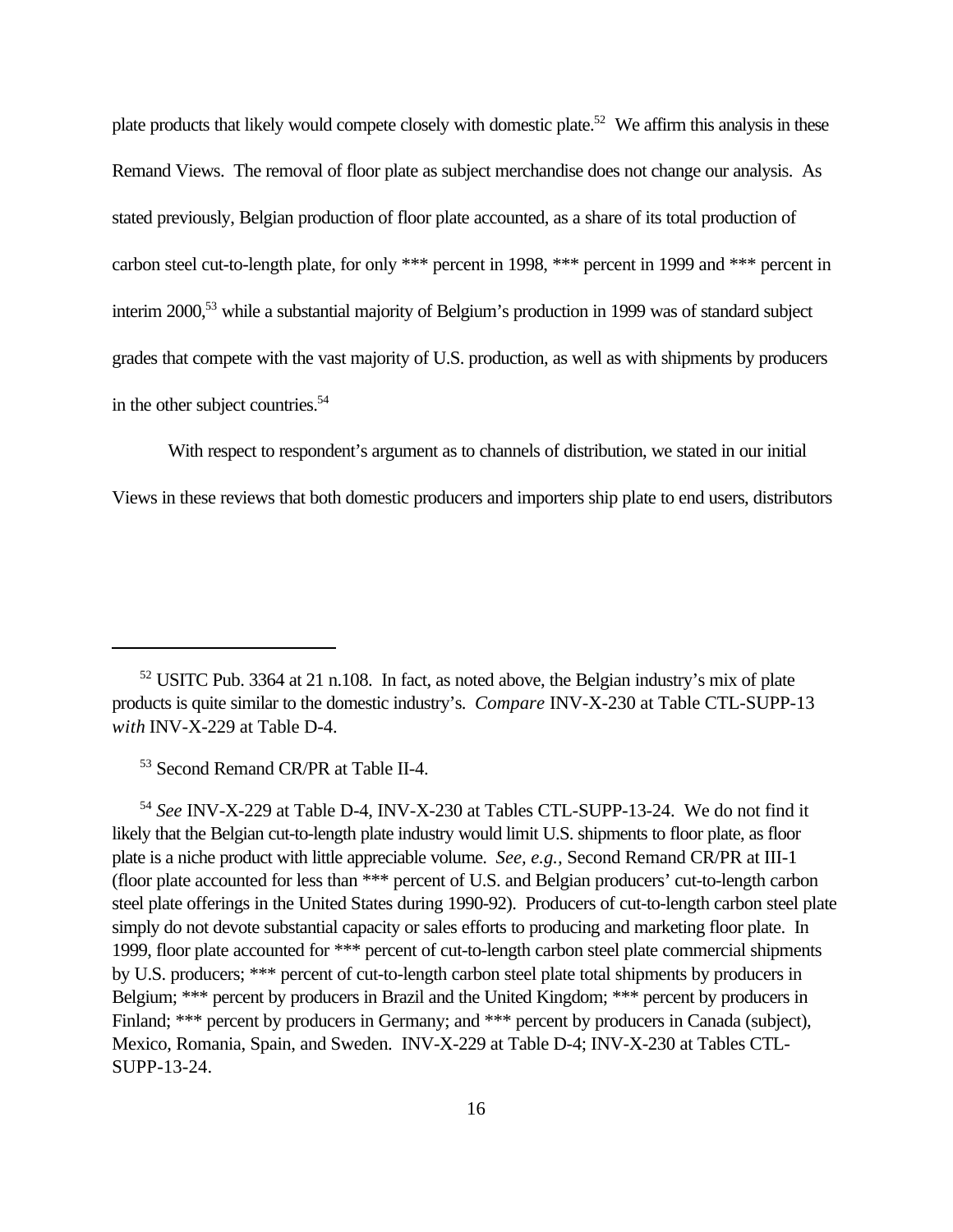and service centers/processors.<sup>55</sup> The CIT upheld this finding.<sup>56</sup> The fact that Belgian producers did not export subject plate to the United States during the period of review does not alter our finding of overlapping channels of distribution, as related importers shipped non-subject Belgian plate to \*\*\*.<sup>57</sup> The use of common and overlapping channels of distribution by U.S. importers, including those related to the Belgian producers, in their sales of cut-to-length carbon steel plate from subject and non-subject countries, as well as in their sales of related non-subject plate products, leads us to conclude that the channels of distribution for cut-to-length carbon steel plate likely would overlap if the subject orders were revoked.<sup>58</sup>

In light of the importance of distributors/steel service centers that are dispersed throughout the United States, it is likely that subject imports from Belgium would be simultaneously present in the U.S. market as a whole and in the same geographical markets as other subject imports and the domestic like product. The fact that in the original investigations the Commission found that subject imports competed with each other and with the domestic like product further supports our finding, as does the fact that during the review period Belgium shipped to the United States significant quantities of microalloy plate, which is similar (though not identical) to subject plate, as explained above. The

<sup>57</sup> *See* Duferco's Importer Questionnaire Response at 8; Slip Op. 02-39 at 15 & nn. 17-18. The fact that Duferco uses its related importer exclusively to ship plate to the United States is irrelevant. Duferco ships to \*\*\*, as do importers of the subject imports and domestic like product. *See* Duferco's Importer Questionnaire Response; CR/PR at PLATE-II-1; Slip Op. 02-39 at 15 & nn.17-18.

<sup>58</sup> *See, e.g.*, Duferco's, Usinor's, and Fabrique de Charleroi's Importer Questionnaire Responses.

<sup>55</sup> USITC Pub. 3364 at 21.

<sup>56</sup> Slip Op. 02-39 at 15.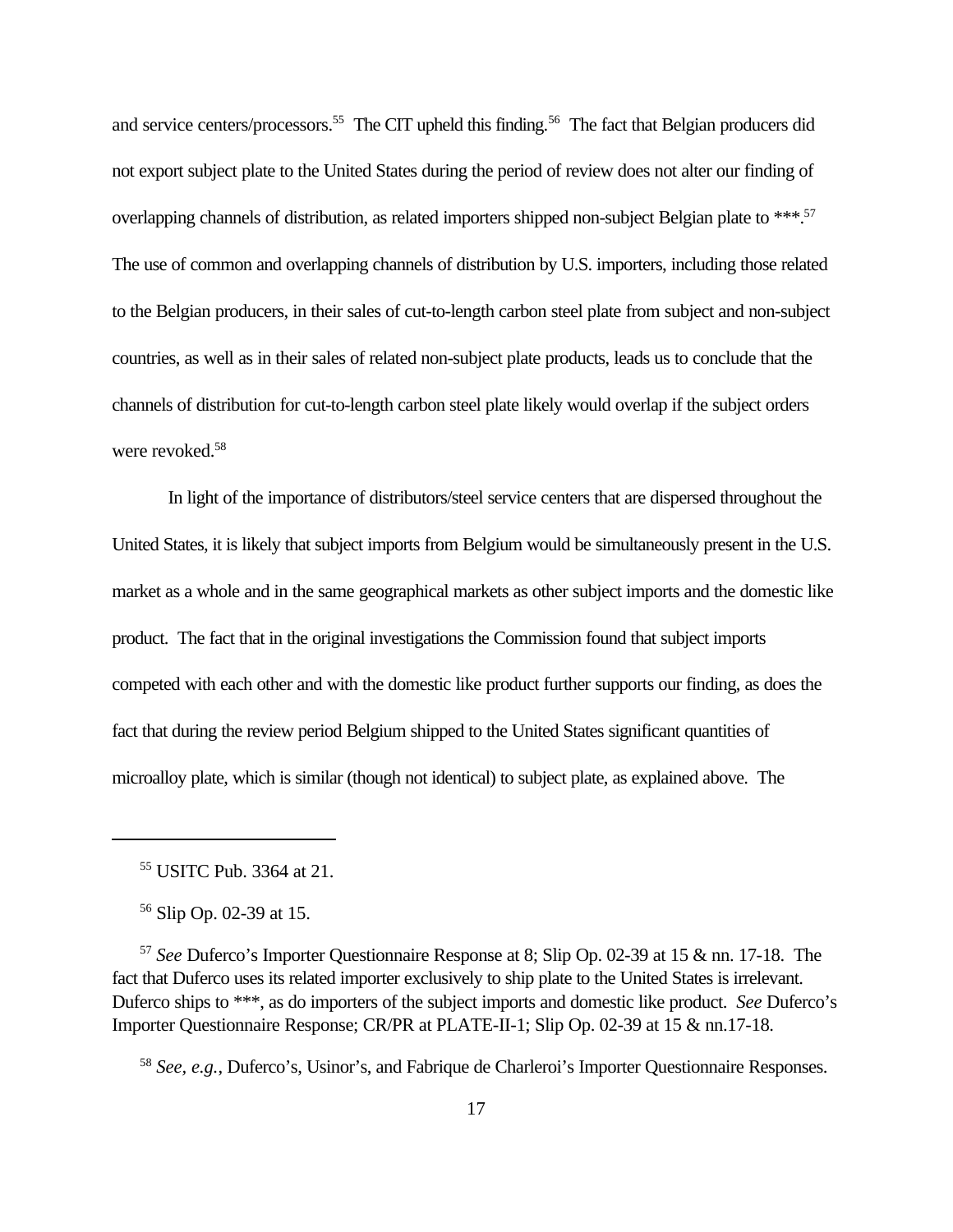Belgian plate industry clearly has an interest in the U.S. market. Upon revocation of the orders, subject imports from Belgium are likely to be substitutable for and competitive with domestically produced plate on the basis of price,<sup>59</sup> especially in view of the fact that Belgium produces a significant amount of subject plate and exports a substantial portion of its production.<sup>60</sup>

In sum, we find that a reasonable overlap of competition upon revocation is likely. The Belgian plate industry, like the plate industries in other subject countries and the United States, continues to produce, as it did in the original investigations, a variety of plate products. These products include substantial volumes of commodity cut-to-length plate that account for a large share of the U.S. market, notwithstanding the exportation of certain specialized, including non-subject, plate to the United States as a result of the orders. Furthermore, subject plate and the domestic product generally are interchangeable and compete substantially on price. Finally, service centers, a major distribution channel for both the U.S. product and subject imports, have consolidated since the original investigations and enhanced their ability to purchase and hold in inventory sizeable quantities of imported plate.<sup>61</sup>

<sup>59</sup> *See* USITC Pub. 3364 at 21-22, USITC Pub. 3526 at 16-17.

<sup>60</sup> The safeguard duties referred to by Duferco, *see* Duferco's Comments on New Data at 13, were imposed subsequent to the period of review and subsequent to the Commission's five-year review determination; they comprise new information that was raised before neither the Commission nor the CIT.

<sup>61</sup> *See* USITC Pub. 3364 at 21-22; USITC Pub. 3526 at 17.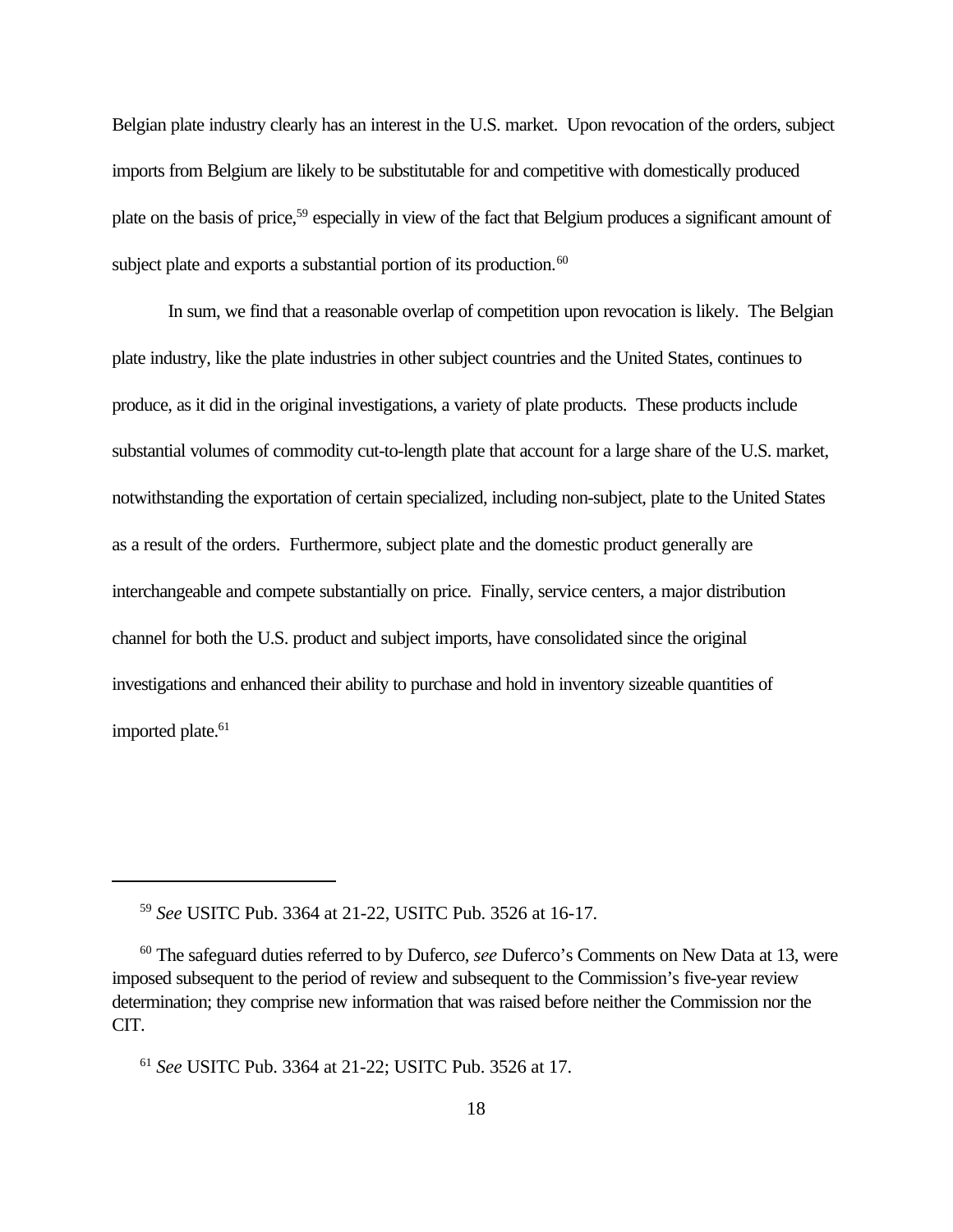The CIT has approved the Commission's findings regarding a reasonable overlap in competition and has rejected Duferco's challenges to them.<sup>62</sup> The record, as supplemented pursuant to these remand proceedings, provides no need or basis to change these findings. The basic facts and reasoning contained in our findings remain supported by the record and any changes in the data resulting from the removal of floor plate are quite small in absolute terms and with respect to observed trends in the data. $63$ 

Accordingly, as we did in the initial reviews and the first remand, we exercise our discretion to cumulate subject imports from Belgium with those from all countries subject to these reviews with the exception of Canada.<sup>64</sup>

#### **C. Other Considerations/Conditions of Competition**

In our initial review and first remand determinations, we found no significant differences in conditions of competition among subject imports from all subject countries other than Canada.<sup>65</sup> We reaffirm that finding here, and do not cumulate subject imports from Canada with those from the 11 other subject countries, including Belgium, for our analysis of likelihood of continuation or recurrence of material injury.

<sup>64</sup> *See* USITC Pub. 3364 at 22-23, 33-34 for an explanation of our findings with respect to Canada.

<sup>65</sup> USITC Pub. 3364 at 22-23; USITC Pub. 3526 at 17-18.

<sup>62</sup> *See* Slip Op. 02-39 at 14-16.

<sup>63</sup> *Compare, e.g.,* Second Remand CR/PR at Table II-4 *with* CR/PR at Table PLATE-IV-3. For example, Belgian production of subject plate increased significantly between 1997 and 1998, and fell \*\*\* between 1998 and 1999; total exports followed the same trend; and capacity utilization fell steadily between 1997 and 1999.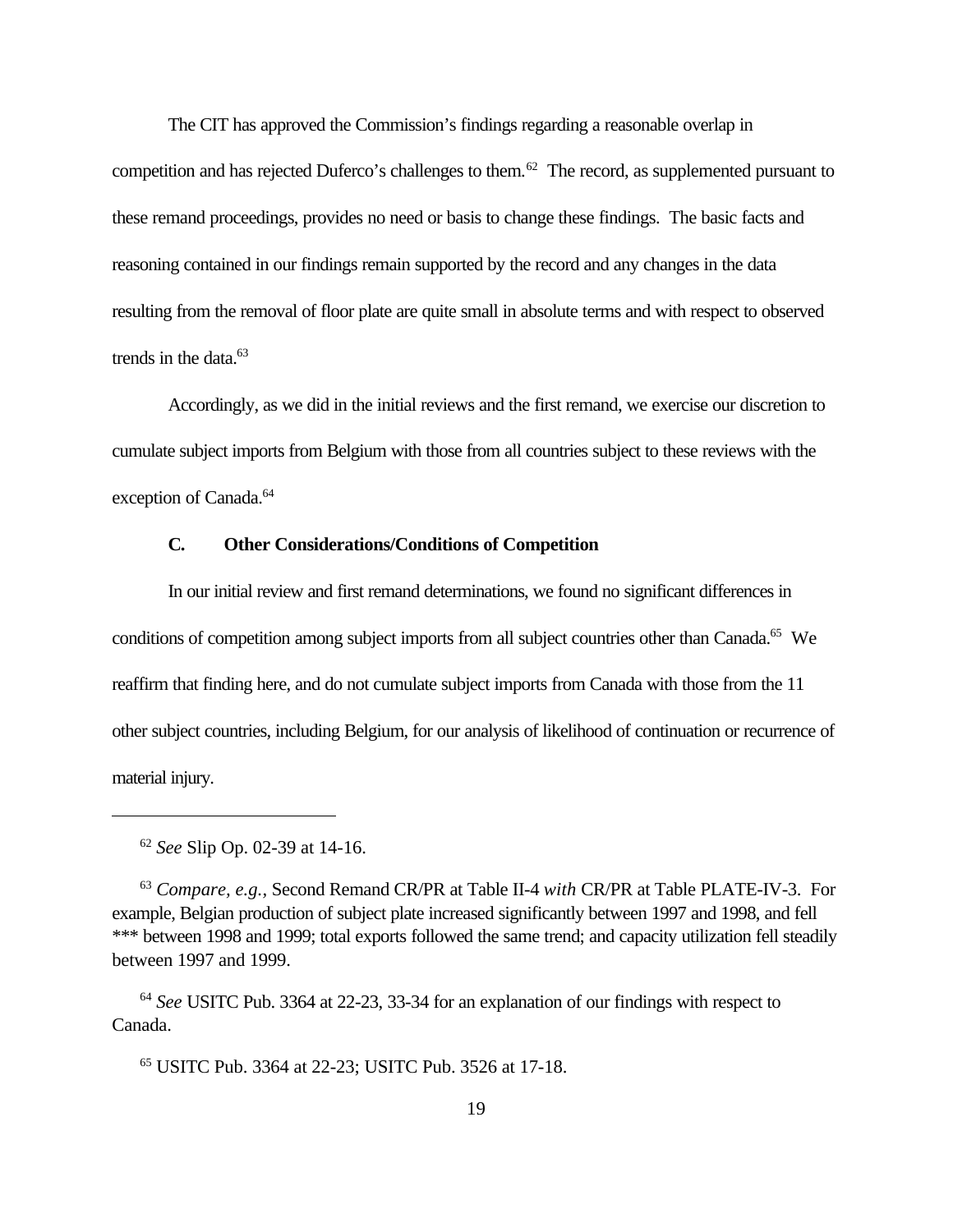**III. Revocation of the Orders on Subject Plate Imports from Belgium, Brazil, Finland, Germany, Mexico, Poland, Romania, Spain, Sweden, Taiwan, and the United Kingdom Is Likely to Lead to Continuation or Recurrence of Material Injury Within a Reasonably Foreseeable Time** <sup>66 67</sup>

#### **A. Likely Volume of Subject Imports**

We adopt our findings in our initial review and first remand determinations and find that, in these reviews, the volume of cumulated subject imports likely would be significant within a reasonably foreseeable time if the orders are revoked.<sup>68</sup> The CIT has found no error in our reasoning or in our reliance upon the material in the record that supports this reasoning.<sup>69</sup>

We note that the record indicates that the amount of floor plate shipped to the United States in the original investigations, as in these reviews, was limited.<sup>70</sup> Of the 11 cumulated countries, there were only three for which there were reported U.S. imports of floor plate during the original investigations:

Belgium, Finland, and Mexico. In 1992, the last full year of the period examined in the original

 $67$  Because the interim data for 1999 and 2000 cover only limited three-month periods, we have placed less emphasis on interim period comparisons.

<sup>68</sup> USITC Pub. 3364 at 26-28; USITC Pub. 3526 at 23-24.

 $69$  Slip Op. 02-152 at 22. The CIT also found our explanation of our rejection of plaintiffs' arguments pertaining to the EU to be reasonable. *Id*. at 22.

 $70$  Imports of floor plate from all subject countries during the period examined in the original investigations were as follows: \*\*\* short tons in 1990, \*\*\* short tons in 1991 and \*\*\* short tons in 1992. During the period of review, they were as follows (excluding Canada): 623 short tons in 1997, 25,268 short tons in 1998 and 9,153 short tons in 1999. *Compare, e.g.*, Second Remand CR/PR at Table III-1 *with* CR/PR at Table PLATE-I-1.

<sup>66</sup> Commissioner Koplan joins in this discussion with respect to Belgium, Brazil, Finland, Germany, Mexico, Poland, Romania, Spain, Sweden, and Taiwan, but not with respect to the United Kingdom. *See* Dissenting Views of Chairman Steve Koplan and Commissioner Thelma J. Askey in Cut-to-Length Carbon Steel Plate from the United Kingdom, USITC Pub. 3364 at 59-61.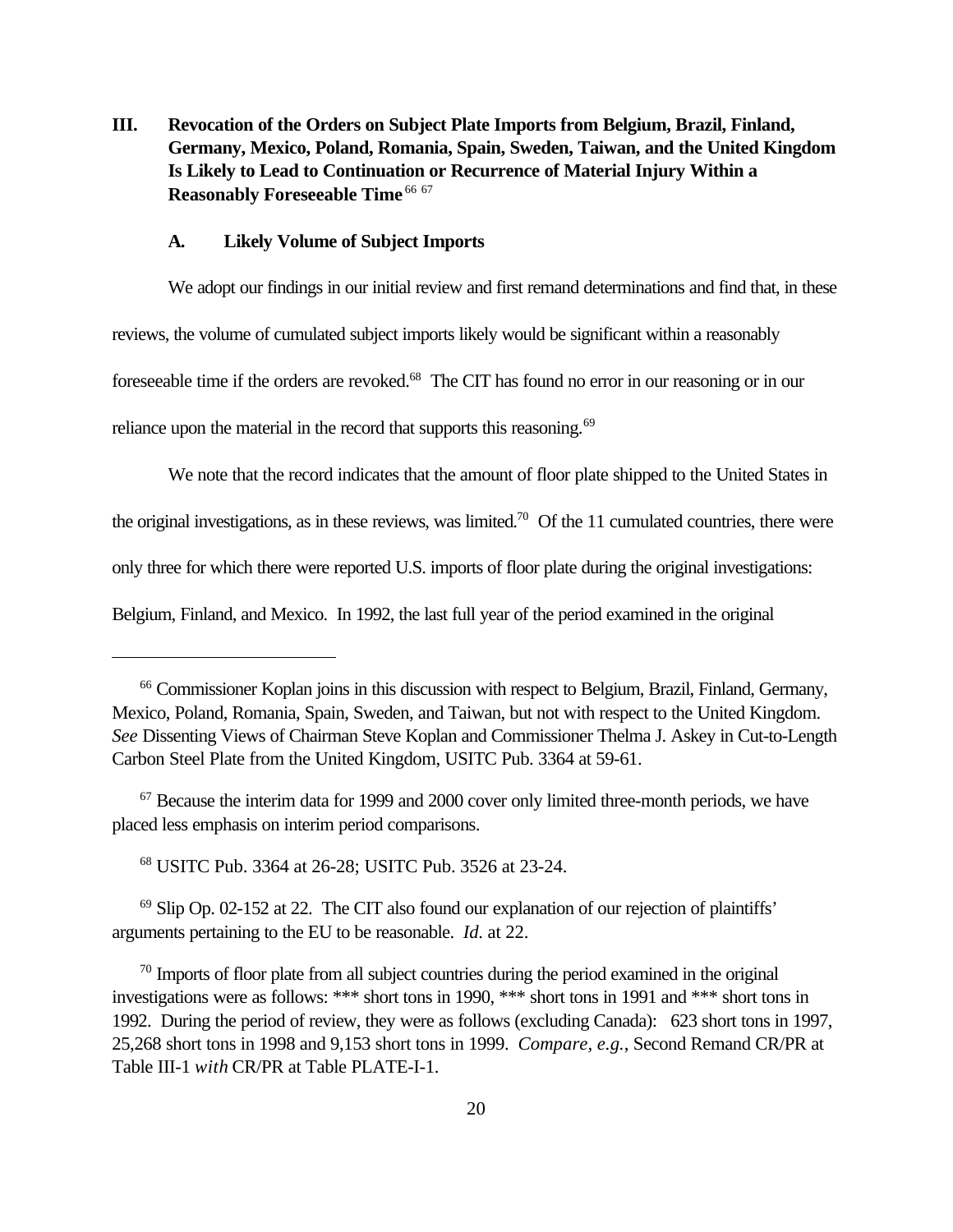investigations, imports of floor plate from these three countries totaled only  $***$  short tons<sup>71</sup> when total subject plate imports from the 11 cumulated countries were \*\*\* short tons in that year.<sup>72</sup> Further, none of the subject countries' import market shares for any of the years of the period examined in the original investigations changed as a result of the exclusion of these imports of floor plate.<sup>73</sup> Thus, to the extent we considered the volume of subject imports in the original investigations in analyzing likely volume in the five-year reviews, the removal of floor plate as subject merchandise does not materially change our analysis.

#### **B. Likely Price Effects of Subject Imports**

We adopt our findings in our initial review and first remand determinations and find that, in these reviews, the significant increased volumes of cumulated subject imports likely would undersell domestic plate products to a significant degree and have significant price suppressing and depressing effects within a reasonably foreseeable time if the orders are revoked.<sup>74</sup> We note that the CIT has found no error in our reasoning or in our reliance upon the material in the record that supports this reasoning.<sup>75</sup>

 $71$  The record indicates that Mexico was the only subject country for which U.S. imports of floor plate were reported in 1992. *See* Second Remand CR/PR at III-1 n.1, Table III-1; *see also* Original CR/PR at Table F-1.

 $72$  Second Remand CR/PR at Table III-1. We note that plate from one of the 11 cumulated countries, Taiwan, was not subject product during the 1993 investigations inasmuch as it was already covered by an existing antidumping duty order. However, there were no imports of floor plate from Taiwan in 1992. *See* INV-X-225 at Table S-1.

<sup>73</sup> *Compare* CR/PR at Table PLATE-I-1 *with* Second Remand CR/PR at Table III-1; *see also* Second Remand CR/PR at III-1 n.1.

<sup>74</sup> USITC Pub. 3364 at 29; USITC Pub. 3526 at 24-25.

<sup>75</sup> Slip Op. 02-152 at 22 n.23.